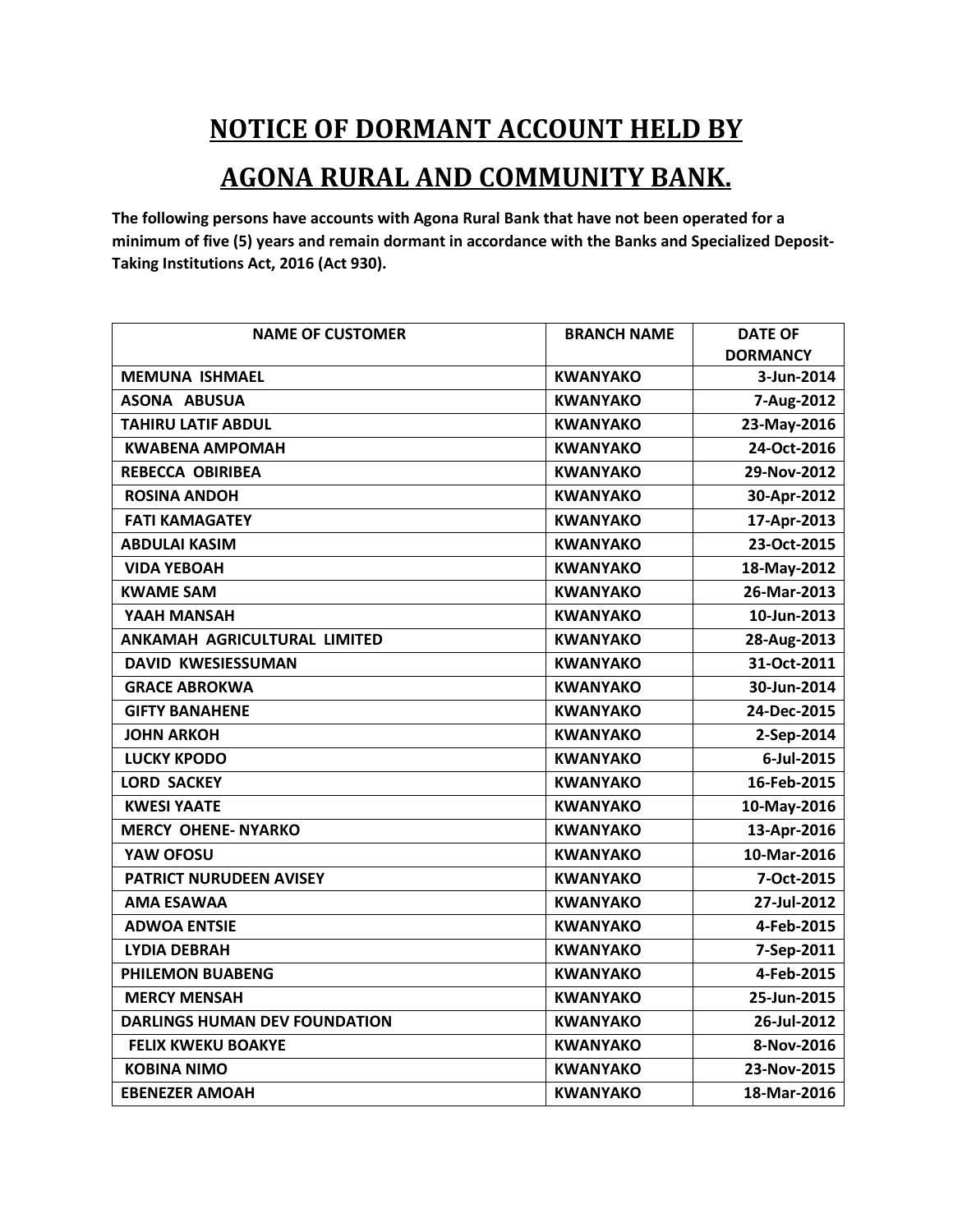| <b>FREDERICK ARTHUR</b>         | <b>KWANYAKO</b> | 5-Feb-2015  |
|---------------------------------|-----------------|-------------|
| <b>DANIEL SIKA</b>              | <b>KWANYAKO</b> | 25-Mar-2013 |
| <b>JOYCE AGYIR</b>              | <b>KWANYAKO</b> | 16-Sep-2016 |
| <b>KWAME KUMAH</b>              | <b>KWANYAKO</b> | 13-Sep-2013 |
| <b>FUSENA</b><br><b>ALI</b>     | <b>KWANYAKO</b> | 13-Jun-2014 |
| <b>REBECCA EWUDZIE</b>          | <b>KWANYAKO</b> | 30-Jun-2014 |
| YAW DZIBO                       | <b>KWANYAKO</b> | 14-Oct-2014 |
| <b>YAW TSIWA</b>                | <b>KWANYAKO</b> | 22-May-2012 |
| <b>MARY OWUBAA BIRIKORANG</b>   | <b>KWANYAKO</b> | 4-Feb-2015  |
| <b>OBENG ANSAH</b>              | <b>KWANYAKO</b> | 28-Mar-2012 |
| <b>IBRAHIM ABDULAI</b>          | <b>KWANYAKO</b> | 26-Jun-2015 |
| <b>KOJO KWAITOO</b>             | <b>KWANYAKO</b> | 4-Feb-2015  |
| <b>NELLY ASIEDUA</b>            | <b>KWANYAKO</b> | 11-Apr-2013 |
| <b>PASTOR J.K AMISSAH</b>       | <b>KWANYAKO</b> | 3-May-2016  |
| <b>BISMARK ODAE</b>             | <b>KWANYAKO</b> | 31-Dec-2015 |
| <b>BABA IBRAHIM</b>             | <b>KWANYAKO</b> | 29-Sep-2016 |
| <b>VIVIAN ESSANDOH</b>          | <b>KWANYAKO</b> | 28-Oct-2013 |
| <b>MERCY FRIMPONG</b>           | <b>KWANYAKO</b> | 26-Apr-2013 |
| <b>JANET PRAH</b>               | <b>KWANYAKO</b> | 8-Jun-2016  |
| <b>PETER W. ANAMAN</b>          | <b>KWANYAKO</b> | 1-Oct-2014  |
| LETICIA ASARE                   | <b>KWANYAKO</b> | 8-Nov-2011  |
| <b>BENJAMIN NTSIFUL</b>         | <b>KWANYAKO</b> | 18-Nov-2011 |
| <b>NYAME BEYE NGOPA COMPANY</b> | <b>KWANYAKO</b> | 6-Jul-2015  |
| <b>ABDULAI IDDRISU</b>          | <b>KWANYAKO</b> | 10-May-2012 |
| <b>DINA AKESSE</b>              | <b>KWANYAKO</b> | 3-Aug-2016  |
| <b>EKUA EMISSAH</b>             | <b>KWANYAKO</b> | 24-Apr-2015 |
| <b>MESSI ALHASSAN</b>           | <b>KWANYAKO</b> | 11-Nov-2011 |
| <b>REBECCA OBO</b>              | <b>KWANYAKO</b> | 7-Dec-2011  |
| <b>DAVID KWAME OKYERE</b>       | <b>KWANYAKO</b> | 20-Jan-2012 |
| <b>HUMPREY KWEKU AIDOO</b>      | <b>KWANYAKO</b> | 6-Feb-2014  |
| <b>GRACE OKYERE</b>             | <b>KWANYAKO</b> | 6-Jan-2012  |
| <b>COMFORT ESSEL</b>            | <b>KWANYAKO</b> | 1-Nov-2011  |
| <b>MOSES QUANSAH</b>            | <b>KWANYAKO</b> | 19-Jun-2014 |
| <b>VIVIAN ESSEL</b>             | <b>KWANYAKO</b> | 1-Aug-2013  |
| <b>GLORIA</b>                   | <b>KWANYAKO</b> | 15-Oct-2012 |
| <b>ISHMAEL AGADJI</b>           | <b>KWANYAKO</b> | 10-Nov-2016 |
| AUGUSTINA BIRIKORANG            | <b>KWANYAKO</b> | 5-Mar-2012  |
| <b>JANE NYARKO</b>              | <b>KWANYAKO</b> | 22-Jan-2015 |
| <b>MAXWELL ASIEDU BOATENG</b>   | <b>KWANYAKO</b> | 29-Oct-2012 |
| RAHIMANI MOHAMMED               | <b>KWANYAKO</b> | 10-Jan-2013 |
| <b>BERNARD INCOOM</b>           | <b>KWANYAKO</b> | 29-Aug-2011 |
| <b>CECEILIA OCRAN</b>           | <b>KWANYAKO</b> | 29-Jan-2015 |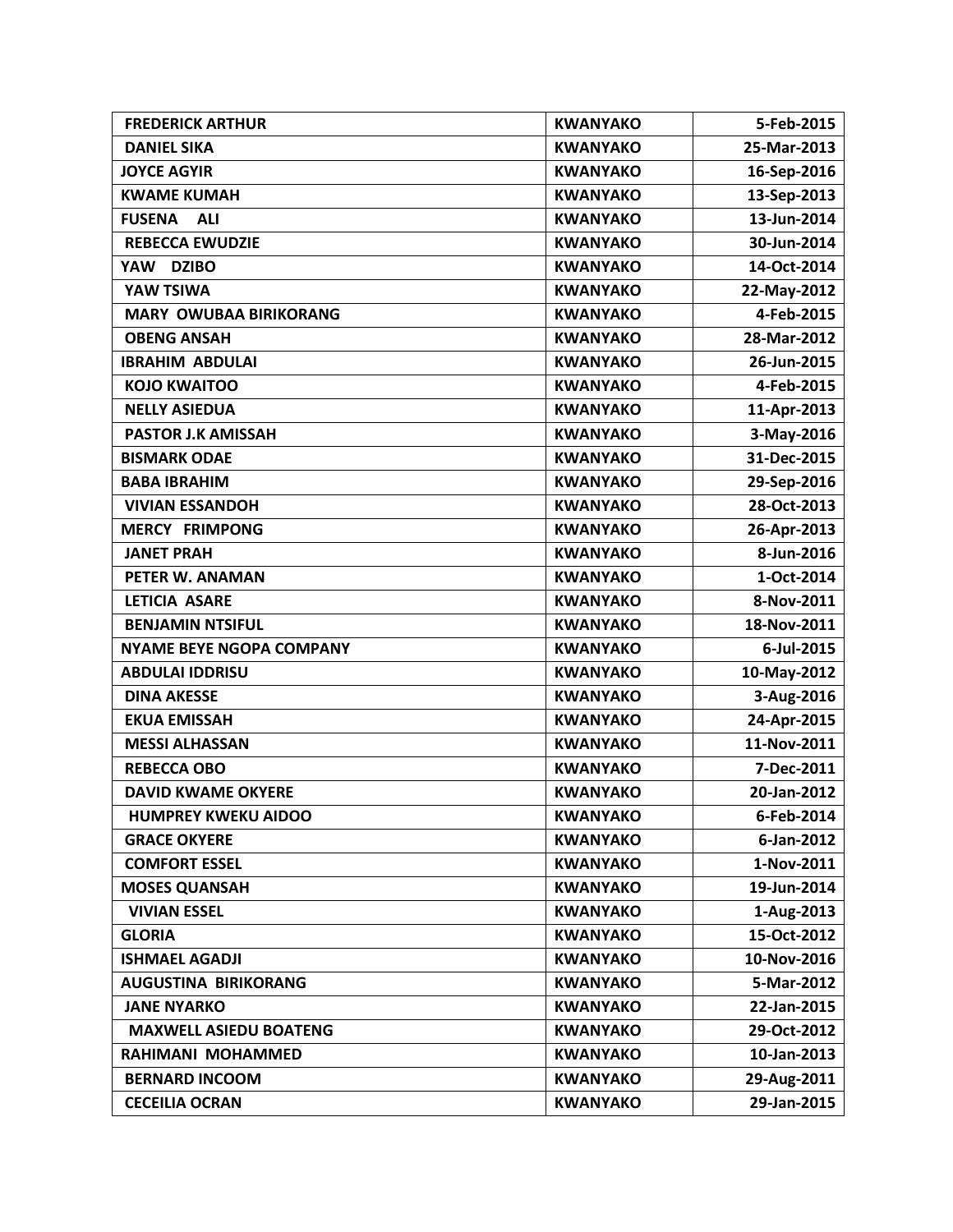| <b>ESI KUNTOR</b>            | <b>KWANYAKO</b> | 25-Jun-2015 |
|------------------------------|-----------------|-------------|
| <b>SOLOMON OWUSU</b>         | <b>KWANYAKO</b> | 24-Feb-2014 |
| <b>EFUA SAM</b>              | <b>KWANYAKO</b> | 13-Feb-2015 |
| <b>PHILEMON ESSEL</b>        | <b>KWANYAKO</b> | 21-Apr-2016 |
| <b>EMMANUEL SACKEY</b>       | <b>KWANYAKO</b> | 8-Nov-2011  |
| <b>RICHARD AFRAM</b>         | <b>KWANYAKO</b> | 28-Mar-2013 |
| <b>JAMES BAIDOO</b>          | <b>KWANYAKO</b> | 15-Jun-2012 |
| <b>ALFRED AMUSAH</b>         | <b>KWANYAKO</b> | 25-Oct-2011 |
| YAHAYA IDDRISS               | <b>KWANYAKO</b> | 4-Apr-2011  |
| <b>SARAH DODOO</b>           | <b>KWANYAKO</b> | 13-Apr-2016 |
| <b>KWESI AKOM</b>            | <b>KWANYAKO</b> | 4-Mar-2013  |
| AMINA EFUASENUWA             | <b>KWANYAKO</b> | 15-Jul-2013 |
| <b>NICHOLAS AFFUL</b>        | <b>KWANYAKO</b> | 24-Jul-2015 |
| <b>SARAH AKUNOR</b>          | <b>KWANYAKO</b> | 4-Nov-2013  |
| <b>WATSAN COMMITTEE</b>      | <b>KWANYAKO</b> | 26-Feb-2014 |
| <b>ADAM AMADU</b>            | <b>KWANYAKO</b> | 2-Aug-2012  |
| <b>EFUA ABAM</b>             | <b>KWANYAKO</b> | 10-Apr-2013 |
| <b>REBECCA EFFISAH</b>       | <b>KWANYAKO</b> | 16-Aug-2016 |
| <b>PETER SOWAH</b>           | <b>KWANYAKO</b> | 8-Nov-2011  |
| <b>MARY AIDOO</b>            | <b>KWANYAKO</b> | 11-Sep-2015 |
| <b>VICTOR KADAVI</b>         | <b>KWANYAKO</b> | 8-Mar-2012  |
| <b>JOHN ANNAN</b>            | <b>KWANYAKO</b> | 8-Feb-2017  |
| <b>JOHN FORSON</b>           | <b>KWANYAKO</b> | 20-Feb-2012 |
| <b>ALEXANDER KWAME ANYAN</b> | <b>KWANYAKO</b> | 2-Jun-2015  |
| <b>EFUA HAWA</b>             | <b>KWANYAKO</b> | 30-Aug-2012 |
| <b>SAMUEL YEBOAH</b>         | <b>KWANYAKO</b> | 24-Aug-2011 |
| <b>GLADYS OBENG</b>          | <b>KWANYAKO</b> | 14-Jan-2014 |
| <b>BENEDICTA NKRUMAH</b>     | <b>KWANYAKO</b> | 24-Nov-2015 |
| <b>CECILIA TUGBENU</b>       | <b>KWANYAKO</b> | 11-Nov-2011 |
| <b>KOFI MENSAH</b>           | <b>KWANYAKO</b> | 21-Feb-2014 |
| <b>VINCENT OBENG</b>         | <b>KWANYAKO</b> | 22-Jun-2015 |
| YAKUBU ISSAH                 | <b>KWANYAKO</b> | 28-May-2013 |
| <b>TAHILINA MALIK</b>        | <b>KWANYAKO</b> | 13-Mar-2014 |
| <b>JOHN ENTSIE</b>           | <b>KWANYAKO</b> | 20-Sep-2011 |
| <b>NII AMO</b>               | <b>KWANYAKO</b> | 28-Apr-2016 |
| YAA ATTAA                    | <b>KWANYAKO</b> | 31-Jan-2017 |
| <b>ABENA BEEDU</b>           | <b>KWANYAKO</b> | 13-Nov-2014 |
| <b>REBECCA DEBRAH</b>        | <b>KWANYAKO</b> | 5-Jan-2012  |
| <b>FREDERICK AMUZU</b>       | <b>KWANYAKO</b> | 1-Jun-2012  |
| <b>ABENA BUADUA</b>          | <b>KWANYAKO</b> | 23-Jun-2015 |
| <b>KWAME ISAKAH</b>          | <b>KWANYAKO</b> | 9-Sep-2013  |
| <b>SUSUANA OBO</b>           | <b>KWANYAKO</b> | 20-Jan-2017 |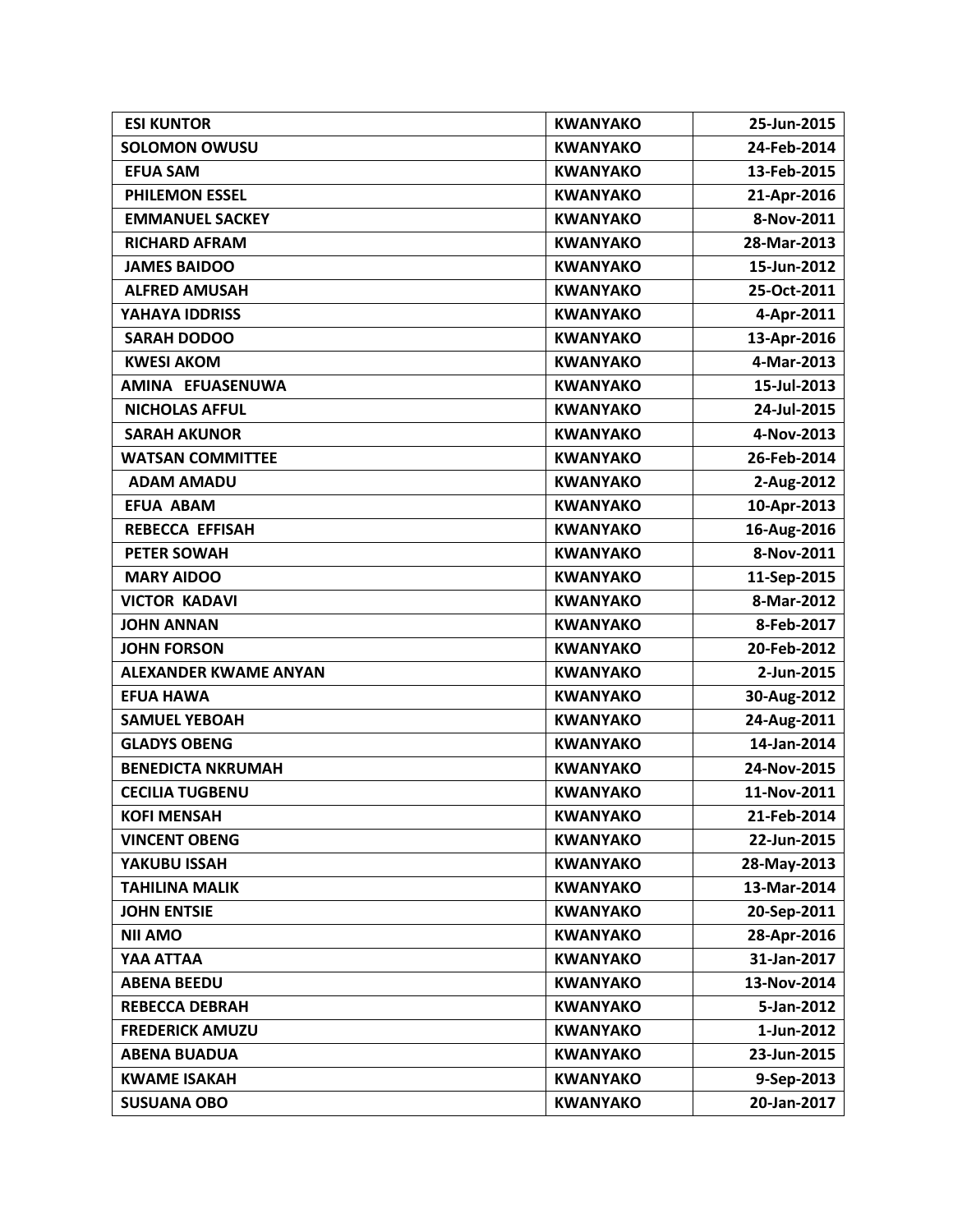| <b>DINA ABBEEY QUAYE</b>           | <b>KWANYAKO</b> | 22-Mar-2011 |
|------------------------------------|-----------------|-------------|
| <b>DEBORAH ADDY</b>                | <b>KWANYAKO</b> | 4-Feb-2015  |
| <b>GRACE AGBEKO</b>                | <b>KWANYAKO</b> | 28-Feb-2011 |
| <b>KOJO KWAITOO</b>                | <b>KWANYAKO</b> | 19-Sep-2011 |
| <b>DANIEL OSAE</b>                 | <b>KWANYAKO</b> | 9-Sep-2014  |
| <b>EMELIA ANKAMAH</b>              | <b>KWANYAKO</b> | 4-Jan-2012  |
| <b>SALUTA IBRAHIM</b>              | <b>KWANYAKO</b> | 18-Dec-2015 |
| <b>YAW SAKYI</b>                   | <b>KWANYAKO</b> | 20-Jan-2014 |
| <b>ISAAC EDUAH</b>                 | <b>KWANYAKO</b> | 28-Mar-2014 |
| <b>ALEX OKYERE</b>                 | <b>KWANYAKO</b> | 26-Feb-2015 |
| <b>EBENEZER YOUTH CLUB</b>         | <b>KWANYAKO</b> | 2-Oct-2014  |
| <b>KOJO BUABENG</b>                | <b>KWANYAKO</b> | 22-Aug-2012 |
| <b>BARN FORSON</b>                 | <b>KWANYAKO</b> | 4-Feb-2015  |
| <b>FOOVIE BENJAMIN</b>             | <b>KWANYAKO</b> | 2-Aug-2013  |
| <b>TWERE NYAME MBOA KUW</b>        | <b>KWANYAKO</b> | 29-Jan-2014 |
| PHILOMINA SANNIE                   | <b>KWANYAKO</b> | 28-Apr-2014 |
| <b>KOFI AGYIN</b>                  | <b>KWANYAKO</b> | 7-Nov-2013  |
| <b>GIFTY ACQUAH</b>                | <b>KWANYAKO</b> | 14-Jul-2014 |
| <b>HALID SAANA YUSSIF</b>          | <b>KWANYAKO</b> | 19-Jul-2016 |
| <b>JOSEPH KINGSLEY AMOSAH</b>      | <b>KWANYAKO</b> | 13-Jul-2011 |
| <b>MOHAMMED OSMANU</b>             | <b>KWANYAKO</b> | 24-Oct-2011 |
| <b>KOFI NOMAH</b>                  | <b>KWANYAKO</b> | 16-Jan-2012 |
| <b>ISSAH OSUMANU</b>               | <b>KWANYAKO</b> | 24-Apr-2012 |
| <b>AMA DAPAAH</b>                  | <b>KWANYAKO</b> | 13-Aug-2012 |
| <b>AFUA DUODUA</b>                 | <b>KWANYAKO</b> | 4-Feb-2015  |
| <b>ROSE ADAMS</b>                  | <b>KWANYAKO</b> | 24-Sep-2012 |
| <b>KWESI TEWIAH</b>                | <b>KWANYAKO</b> | 3-Sep-2012  |
| <b>PATRICK KOOMSON</b>             | <b>KWANYAKO</b> | 3-May-2013  |
| <b>SABINA TETTEH</b>               | <b>KWANYAKO</b> | 9-Dec-2010  |
| <b>ABOTAR YE ASSOCIATION</b>       | <b>KWANYAKO</b> | 8-Dec-2011  |
| <b>MAWUYA MOHAMMED</b>             | <b>KWANYAKO</b> | 7-Sep-2015  |
| YAA NKUMAH                         | <b>KWANYAKO</b> | 13-Nov-2013 |
| <b>SALOMEY APPIAH</b>              | <b>KWANYAKO</b> | 4-Feb-2015  |
| <b>HELENA FOSU</b>                 | <b>KWANYAKO</b> | 20-Dec-2010 |
| <b>KWANYAKO OPPORTUNE SHS FEES</b> | <b>KWANYAKO</b> | 9-Jul-2014  |
| <b>ADOM WO WIM ASSOCIATION</b>     | <b>KWANYAKO</b> | 19-Aug-2013 |
| <b>PRINCE KWAMEKATU</b>            | <b>KWANYAKO</b> | 21-Dec-2016 |
| <b>EFUA NYARKOA</b>                | <b>KWANYAKO</b> | 4-Feb-2015  |
| <b>BEND KEY LIMITED</b>            | <b>KWANYAKO</b> | 29-May-2015 |
| <b>SARAH ESSUMAN</b>               | <b>KWANYAKO</b> | 19-Feb-2014 |
| <b>ASONA DWUMANA FAMILY</b>        | <b>KWANYAKO</b> | 25-Nov-2011 |
| <b>BARIMAH OWUSU</b>               | <b>KWANYAKO</b> | 4-Jan-2012  |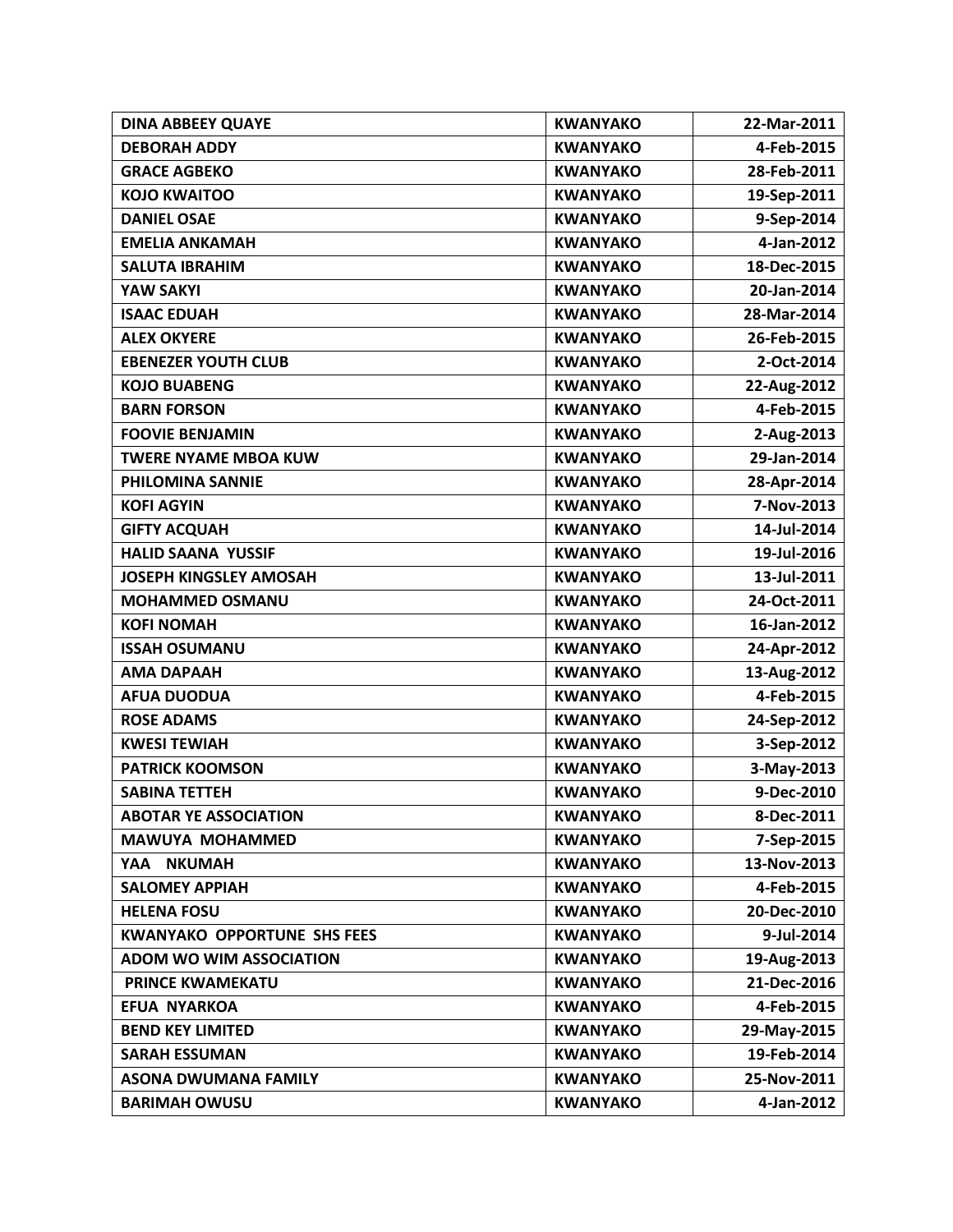| <b>WATER AND SANITATION COMITTEE</b>       | <b>KWANYAKO</b> | 8-Jul-2014  |
|--------------------------------------------|-----------------|-------------|
| YAA ABOKOWA                                | <b>KWANYAKO</b> | 25-Nov-2014 |
| <b>KWAME ESSUMAN</b>                       | <b>KWANYAKO</b> | 30-Jul-2014 |
| <b>ADWOA ANDAM</b>                         | <b>KWANYAKO</b> | 23-Apr-2014 |
| <b>ISAAC KOFI ASARE</b>                    | <b>KWANYAKO</b> | 17-Feb-2011 |
| <b>MANKRONG ANANA YOKO FAMILY</b>          | <b>KWANYAKO</b> | 18-Dec-2015 |
| LOVE EGYIR                                 | <b>KWANYAKO</b> | 11-Sep-2013 |
| <b>ALICE OTU</b>                           | <b>KWANYAKO</b> | 31-Jan-2014 |
| <b>HELENA ESSEL</b>                        | <b>KWANYAKO</b> | 23-Jul-2014 |
| <b>EMMANUEL YAHAYABENTUM</b>               | <b>KWANYAKO</b> | 26-Jun-2015 |
| <b>WILLIAM ASIEDU</b>                      | <b>KWANYAKO</b> | 23-May-2016 |
| <b>JULIANA ESSEL</b>                       | <b>KWANYAKO</b> | 8-Sep-2014  |
| <b>ONUA DO NA EYE ASSOCIATION</b>          | <b>KWANYAKO</b> | 29-Aug-2016 |
| <b>FRANCIS ARHIN</b>                       | <b>KWANYAKO</b> | 29-Jul-2014 |
| <b>CO-OPERATIVE COCONUT FARMERS SOC</b>    | <b>KWANYAKO</b> | 28-May-2013 |
| <b>ABORADZE NO 1 CLAN</b>                  | <b>KWANYAKO</b> | 2-Mar-2015  |
| <b>IMMURATU SALIFU</b>                     | <b>KWANYAKO</b> | 12-Jun-2015 |
| <b>BOAFO NE NYAME ASSOCIATION MANG JUN</b> | <b>KWANYAKO</b> | 23-Sep-2015 |
| <b>MAWUNAWOE AHIABU</b>                    | <b>KWANYAKO</b> | 11-Mar-2014 |
| <b>COMFORT APPIAH</b>                      | <b>KWANYAKO</b> | 20-Jan-2012 |
| <b>ABIGAIL SACKEY</b>                      | <b>KWANYAKO</b> | 26-Jan-2012 |
| <b>KOTOKOLI YAKUBU</b>                     | <b>KWANYAKO</b> | 30-Aug-2011 |
| <b>ALICE OPPONG</b>                        | <b>KWANYAKO</b> | 10-Sep-2014 |
| <b>KWEKU YEBOAH</b>                        | <b>KWANYAKO</b> | 23-Jun-2016 |
| <b>JOSEPH KOJO BARNES</b>                  | <b>KWANYAKO</b> | 25-Jan-2013 |
| <b>BENEDICT SKADDAE</b>                    | <b>KWANYAKO</b> | 4-Feb-2015  |
| <b>EFUAH NYARKOWA</b>                      | <b>KWANYAKO</b> | 4-Feb-2015  |
| <b>AMA DAPAAH</b>                          | <b>KWANYAKO</b> | 1-Mar-2013  |
| ALL IN ONE SOCIAL CLUB AG KYU              | <b>KWANYAKO</b> | 2-Jul-2015  |
| <b>MERCY DARKO</b>                         | <b>KWANYAKO</b> | 3-Mar-2014  |
| <b>MERCY ABAKAH</b>                        | <b>KWANYAKO</b> | 14-Jan-2014 |
| <b>SARAH ADAKWA</b>                        | <b>KWANYAKO</b> | 10-Oct-2016 |
| <b>ANTHONY AYENSU</b>                      | <b>KWANYAKO</b> | 2-Jul-2015  |
| <b>MAVIS QUAYE</b>                         | <b>KWANYAKO</b> | 4-Jul-2014  |
| <b>MATHEW AHWIRENG</b>                     | <b>KWANYAKO</b> | 25-Mar-2013 |
| STEPHEN KWODWOQUAITTU                      | <b>KWANYAKO</b> | 20-May-2016 |
| <b>FELIX AGORSU</b>                        | <b>COALTAR</b>  | 4-Aug-2016  |
| <b>MARTHA OBIRI</b>                        | <b>COALTAR</b>  | 29-Apr-2016 |
| <b>MARTEY KORLEY</b>                       | <b>COALTAR</b>  | 29-Aug-2016 |
| <b>GABRIEL AHORNOR</b>                     | <b>COALTAR</b>  | 10-Feb-2016 |
| <b>KWASI AGYARE</b>                        | <b>COALTAR</b>  | 14-Sep-2016 |
| <b>JOYCE MENSAH</b>                        | <b>COALTAR</b>  | 13-Jan-2017 |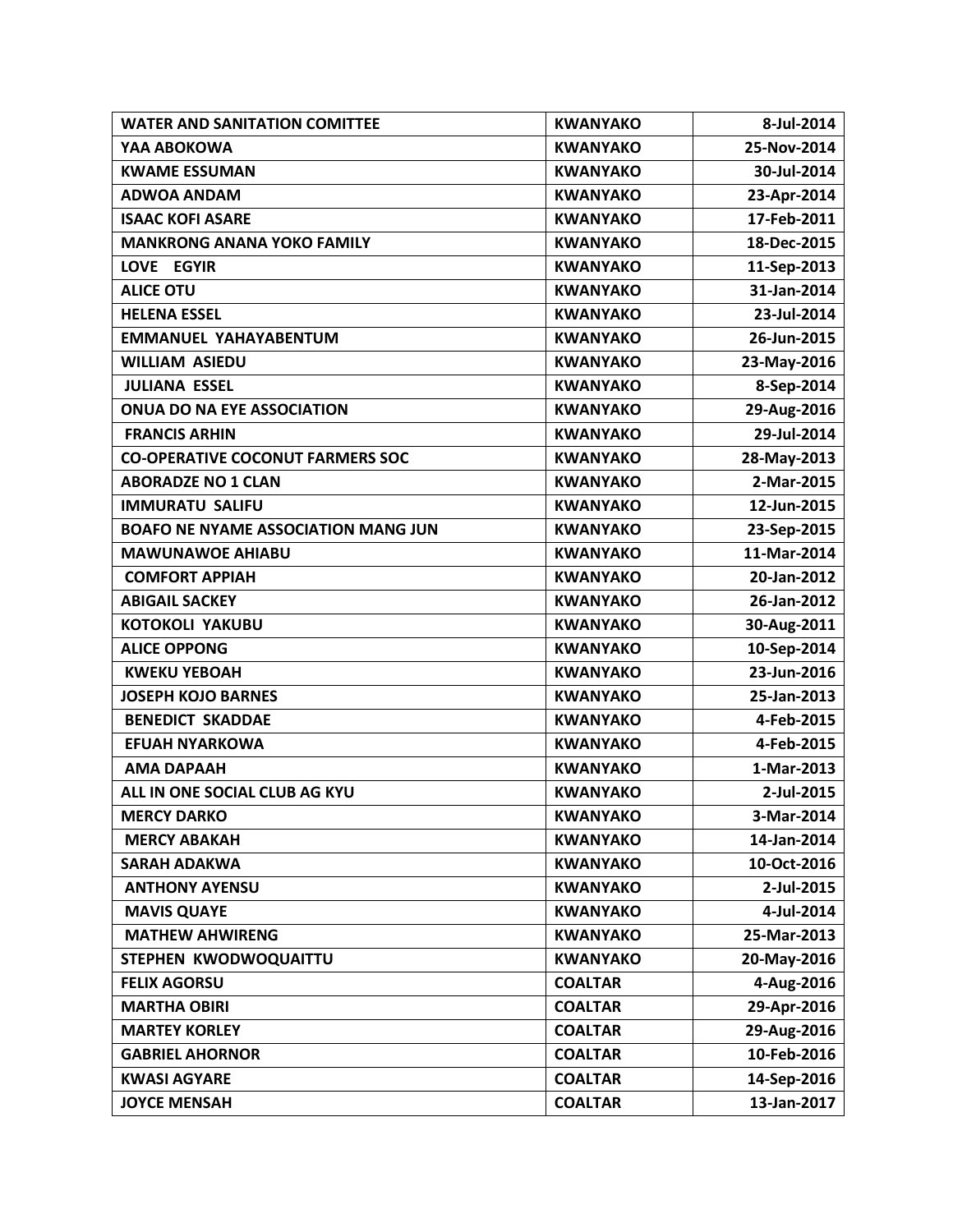| <b>SALOME OPARE</b>                 | <b>COALTAR</b>    | 25-Aug-2016 |
|-------------------------------------|-------------------|-------------|
| <b>RAFIO ABDUL RAHAMAN KIPO</b>     | <b>COALTAR</b>    | 31-May-2016 |
| <b>THEOPHILUS BOAKYE</b>            | <b>COALTAR</b>    | 19-Apr-2016 |
| <b>AHMED OKANG</b>                  | <b>COALTAR</b>    | 19-Apr-2016 |
| <b>KWAKU OKLU</b>                   | <b>COALTAR</b>    | 7-Nov-2016  |
| <b>MARK AYIVOR</b>                  | <b>COALTAR</b>    | 18-Dec-2015 |
| <b>EMMANUEL BOYE OBIRI</b>          | <b>COALTAR</b>    | 18-Dec-2015 |
| <b>AMAKO AWUKU</b>                  | <b>COALTAR</b>    | 3-Dec-2015  |
| <b>ALBERT ADDO</b>                  | <b>COALTAR</b>    | 17-Apr-2015 |
| <b>OPOKU AGYIRI</b>                 | <b>COALTAR</b>    | 4-Nov-2016  |
| <b>JOSEPH ANKRAH</b>                | <b>COALTAR</b>    | 31-Jan-2017 |
| <b>ASAMOABEA ANKAMAH</b>            | <b>COALTAR</b>    | 22-Dec-2015 |
| <b>MIKE OFORI DARKO</b>             | <b>COALTAR</b>    | 30-Dec-2016 |
| <b>GIFTY ABENA KROMAH</b>           | <b>COALTAR</b>    | 6-Feb-2017  |
| <b>HANNA OFORIWA</b>                | <b>COALTAR</b>    | 6-Feb-2017  |
| <b>SARAH ODURO</b>                  | <b>COALTAR</b>    | 6-Feb-2017  |
| <b>DOGLAS OPARE</b>                 | <b>COALTAR</b>    | 6-Feb-2017  |
| <b>RANSFORD ASARE</b>               | <b>ASAMANKESE</b> | 15-Sep-2014 |
| <b>GEORGE KESE</b>                  | <b>ASAMANKESE</b> | 10-Apr-2013 |
| <b>PATIENCE OSEI</b>                | <b>ASAMANKESE</b> | 20-Jun-2013 |
| <b>JOSEPHINE OWUSU</b>              | <b>ASAMANKESE</b> | 7-Oct-2013  |
| <b>AGNES AMOAKOA</b>                | <b>ASAMANKESE</b> | 9-Sep-2015  |
| <b>EDWARD OHENE ABEDI</b>           | <b>ASAMANKESE</b> | 26-Jan-2016 |
| <b>DOMENYI KPODO</b>                | <b>ASAMANKESE</b> | 15-Nov-2016 |
| <b>BOADUA NYAME MBRE GROUP</b>      | <b>ASAMANKESE</b> | 1-Feb-2016  |
| <b>OBESE KORANTENG</b>              | <b>ASAMANKESE</b> | 18-Jul-2013 |
| <b>TEACHER ATTA - YESU NTSI KUW</b> | <b>ASAMANKESE</b> | 24-Jun-2016 |
| <b>MARY AMOAH</b>                   | <b>ASAMANKESE</b> | 20-Mar-2015 |
| <b>MERCY AGYEIWAA</b>               | <b>ASAMANKESE</b> | 16-Feb-2017 |
| <b>EMMANUEL OHENE</b>               | <b>ASAMANKESE</b> | 24-Nov-2016 |
| <b>KWAKU YEBOAH</b>                 | <b>ASAMANKESE</b> | 30-Jun-2016 |
| LYDIA AKYAAH                        | <b>ASAMANKESE</b> | 26-Nov-2015 |
| <b>MOHAMMED BATULA</b>              | <b>ASAMANKESE</b> | 30-Jun-2016 |
| <b>CHRISTOPHER KWADWO ADDAE</b>     | <b>ASAMANKESE</b> | 31-Jan-2014 |
| <b>ISAAC KWAME BAWA</b>             | <b>ASAMANKESE</b> | 22-Feb-2013 |
| <b>RACHEAL SEWAA</b>                | <b>ASAMANKESE</b> | 4-May-2016  |
| <b>MICHAEL ADU</b>                  | <b>ASAMANKESE</b> | 11-Jan-2012 |
| <b>KOFI APPIAH</b>                  | <b>ASAMANKESE</b> | 24-Jan-2012 |
| <b>FELICIA DOMFE</b>                | <b>ASAMANKESE</b> | 3-Nov-2015  |
| <b>PETER TAKYI</b>                  | <b>ASAMANKESE</b> | 3-Sep-2012  |
| <b>EMMANUEL KPABITEY</b>            | <b>ASAMANKESE</b> | 5-May-2016  |
| <b>LOVE AKONOBEA</b>                | <b>ASAMANKESE</b> | 6-Jun-2016  |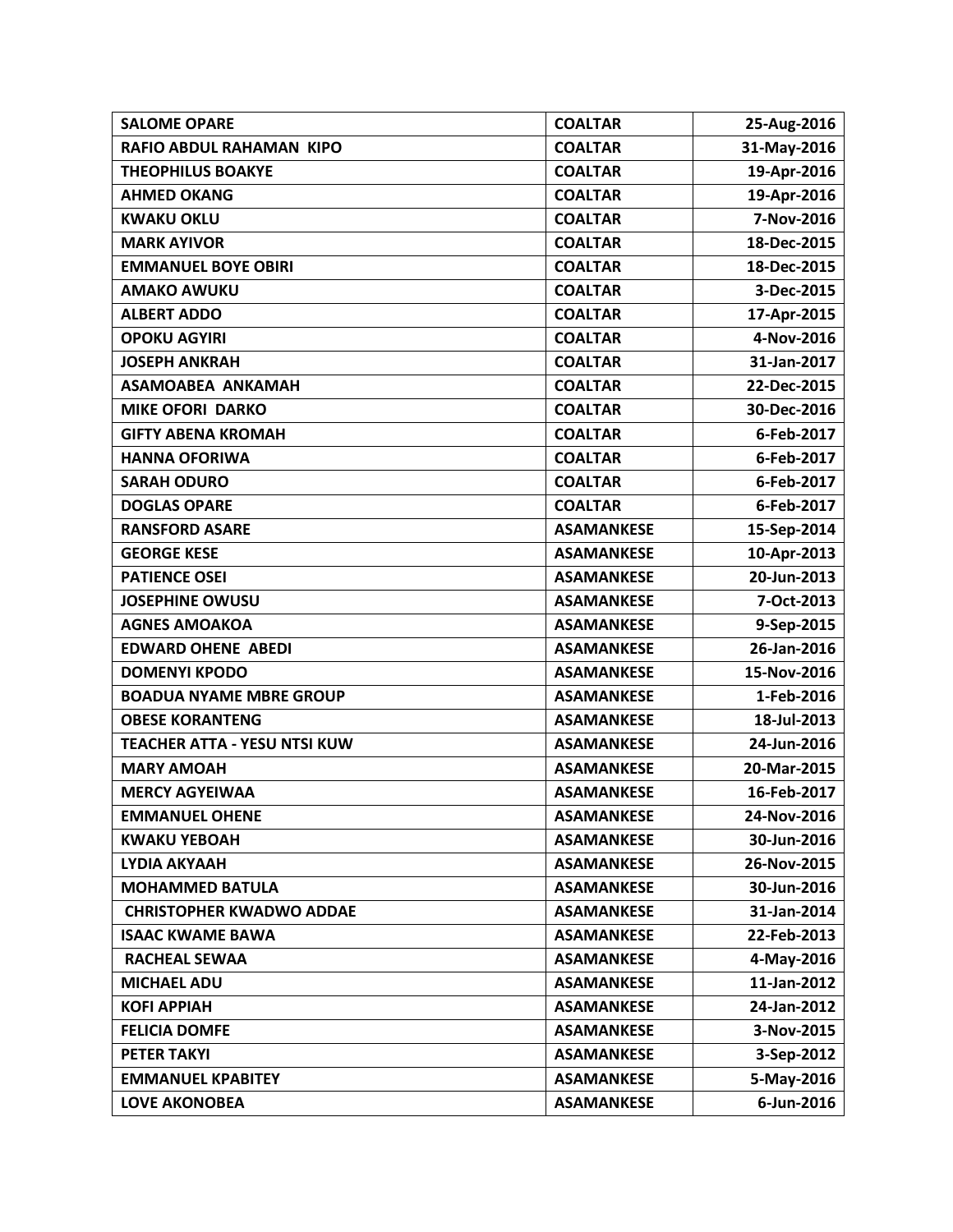| <b>NYAME DI HENE GROUP ADANKRONO</b> | <b>ASAMANKESE</b> | 23-Sep-2015 |
|--------------------------------------|-------------------|-------------|
| <b>FRANCIS DARKO</b>                 | <b>ASAMANKESE</b> | 26-Oct-2015 |
| <b>CASFORD ADJEI</b>                 | <b>ASAMANKESE</b> | 19-Sep-2016 |
| <b>MILLICENT NARTEY</b>              | <b>ASAMANKESE</b> | 18-Nov-2016 |
| <b>CYNTHIA COMFORT AIDOO</b>         | <b>ASAMANKESE</b> | 16-Oct-2014 |
| <b>GEORGE ANKOMAH</b>                | <b>ASAMANKESE</b> | 20-May-2015 |
| <b>EBENEZER BAMFO</b>                | <b>ASAMANKESE</b> | 25-Sep-2014 |
| <b>ISAAC ANIM</b>                    | <b>ASAMANKESE</b> | 15-May-2014 |
| DO WO YONKO GROUP ADANKRONO          | <b>ASAMANKESE</b> | 21-Jul-2014 |
| <b>BISMARK AKPATSU</b>               | <b>ASAMANKESE</b> | 25-Sep-2014 |
| <b>MARY ADONU</b>                    | <b>ASAMANKESE</b> | 28-Aug-2015 |
| <b>ADOM GROUP ASUOKAW</b>            | <b>ASAMANKESE</b> | 25-Jul-2014 |
| <b>BEATRICE ATWEI ADJETEY</b>        | <b>ASAMANKESE</b> | 11-Dec-2015 |
| <b>MICHAEL TETTEY</b>                | <b>ASAMANKESE</b> | 31-Oct-2013 |
| <b>GIDEON KOFI ASIEDU</b>            | <b>ASAMANKESE</b> | 13-Jan-2017 |
| <b>SOMUYIE KUW BOADUA</b>            | <b>ASAMANKESE</b> | 7-Sep-2015  |
| <b>VICTOR JOHAN NESOKOH</b>          | <b>ASAMANKESE</b> | 7-Jul-2015  |
| <b>JAMES AKKO</b>                    | <b>ASAMANKESE</b> | 6-Jun-2014  |
| <b>ABDUL GANIWU</b>                  | <b>ASAMANKESE</b> | 23-Jul-2013 |
| <b>ODJARDEH NKUNIM FUN CLUB</b>      | <b>ASAMANKESE</b> | 23-Aug-2011 |
| <b>ADOM WELFARE CLUB</b>             | <b>ASAMANKESE</b> | 25-Jul-2013 |
| <b>ODO YE KUW OBINYIMDA</b>          | <b>ASAMANKESE</b> | 9-Oct-2014  |
| <b>ELIZABETH AMOANI</b>              | <b>ASAMANKESE</b> | 9-Oct-2014  |
| <b>MMOA KUW ASIKASU</b>              | <b>ASAMANKESE</b> | 24-Mar-2016 |
| TOWN AND COUNTRY PLANNING WELFARE    | <b>ASAMANKESE</b> | 27-Mar-2015 |
| <b>ERIC ANNOR</b>                    | <b>ASAMANKESE</b> | 16-Aug-2016 |
| <b>JONATHAN ODARTEY QUAYE</b>        | <b>ASAMANKESE</b> | 5-Mar-2014  |
| <b>EDMUND KWAKU FRIMPONG</b>         | <b>ASAMANKESE</b> | 5-May-2015  |
| <b>HENRY AMENGO</b>                  | <b>KASOA</b>      | 31-Jul-2015 |
| <b>ANTHONY TOPPAH</b>                | <b>KASOA</b>      | 24-Oct-2013 |
| <b>ESTHER APREKU</b>                 | <b>KASOA</b>      | 3-Dec-2015  |
| <b>GRACE DODOO</b>                   | <b>KASOA</b>      | 20-Dec-2011 |
| <b>SULEMAN NINSON</b>                | <b>KASOA</b>      | 19-Jan-2015 |
| <b>CHARLES OFORI</b>                 | <b>KASOA</b>      | 17-Jan-2012 |
| <b>EMMANUEL EASTWOOD</b>             | <b>KASOA</b>      | 17-Jan-2012 |
| <b>JACOB ANNAN</b>                   | <b>KASOA</b>      | 30-Sep-2013 |
| <b>AUGUSTINA KPETSIGAH</b>           | <b>KASOA</b>      | 30-Sep-2013 |
| <b>ALEX QUAINOO</b>                  | <b>KASOA</b>      | 13-Mar-2012 |
| <b>DANIEL ASIAW</b>                  | <b>KASOA</b>      | 17-Apr-2014 |
| <b>MARIAMA MUNKAILA</b>              | <b>KASOA</b>      | 19-Jun-2015 |
| <b>MARGARET AIDOO</b>                | <b>KASOA</b>      | 3-Feb-2014  |
| <b>ABIGAIL BADU</b>                  | <b>KASOA</b>      | 1-Aug-2014  |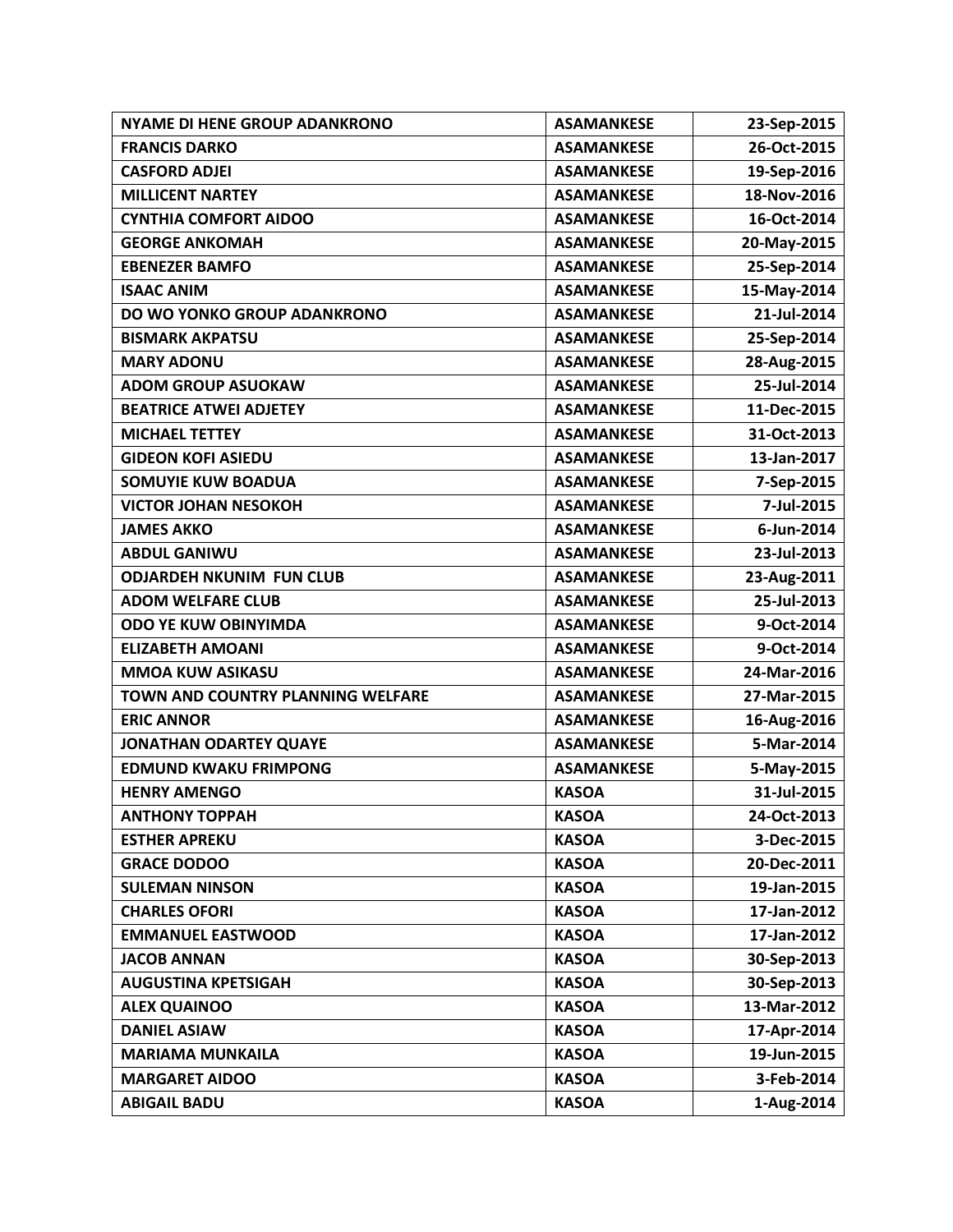| <b>KILSON ARTHUR</b>          | <b>KASOA</b> | 16-Jul-2015 |
|-------------------------------|--------------|-------------|
| <b>LOVE ADJEI ASIEDU</b>      | <b>KASOA</b> | 21-Mar-2013 |
| <b>FAUSTINA ESSEL</b>         | <b>KASOA</b> | 30-Apr-2014 |
| <b>KWESI OPPONG</b>           | <b>KASOA</b> | 22-May-2012 |
| <b>ISSAH BRIAMAH</b>          | <b>KASOA</b> | 6-Sep-2013  |
| <b>ERNESTINA NKRUMAH</b>      | <b>KASOA</b> | 29-Oct-2014 |
| <b>REBECCA SAKYI</b>          | <b>KASOA</b> | 5-Sep-2014  |
| <b>CHARLES FRANCIS MAISON</b> | <b>KASOA</b> | 20-Jan-2012 |
| <b>RICHARD ONOMAH</b>         | <b>KASOA</b> | 9-Oct-2012  |
| <b>KODJO AGBOYI</b>           | <b>KASOA</b> | 12-Oct-2015 |
| <b>MARGARET GYEMFI</b>        | <b>KASOA</b> | 3-Sep-2014  |
| <b>PEACEADDO PEACE</b>        | <b>KASOA</b> | 12-Oct-2012 |
| <b>EMMANUEL K. ARHIN</b>      | <b>KASOA</b> | 25-Mar-2013 |
| <b>CYNTHIA BAAH</b>           | <b>KASOA</b> | 22-Jul-2015 |
| <b>FRED KWEKU ADDAE</b>       | <b>KASOA</b> | 28-Jan-2014 |
| <b>JUSTICE KANNAN</b>         | <b>KASOA</b> | 7-Oct-2014  |
| <b>JULIANA ANSIMANIWAA</b>    | <b>KASOA</b> | 28-Jan-2013 |
| <b>NELSON ABBEY QUAYE</b>     | <b>KASOA</b> | 28-Apr-2015 |
| <b>ISAAC ABAASA</b>           | <b>KASOA</b> | 27-Mar-2015 |
| <b>STEPHEN KONTOH</b>         | <b>KASOA</b> | 10-Jun-2011 |
| <b>KWAME AMPAABENG MARFO</b>  | <b>KASOA</b> | 17-Feb-2011 |
| <b>NOBLE KGYAKYE</b>          | <b>KASOA</b> | 24-Dec-2012 |
| <b>BERNICE GLAH</b>           | <b>KASOA</b> | 4-Oct-2012  |
| <b>BEN LOTEY</b>              | <b>KASOA</b> | 5-Jun-2014  |
| <b>FREDERICK KANKAN</b>       | <b>KASOA</b> | 7-Sep-2012  |
| <b>FRANCIS AYEH</b>           | <b>KASOA</b> | 13-Dec-2016 |
| <b>GODWIN WORYO</b>           | <b>KASOA</b> | 16-Jul-2015 |
| <b>REBECCAB OAMAH</b>         | <b>KASOA</b> | 3-Dec-2013  |
| <b>JOANA APPIAH BOAMAH</b>    | <b>KASOA</b> | 19-Oct-2016 |
| <b>FRANK ARMAH</b>            | <b>KASOA</b> | 6-Jun-2011  |
| MOHAMMED K. EKWAM             | <b>KASOA</b> | 13-Jan-2014 |
| <b>KWESI ANNAN</b>            | <b>KASOA</b> | 12-Apr-2013 |
| <b>JOSEPH KABEKAH</b>         | <b>KASOA</b> | 19-Aug-2011 |
| <b>PAULINA OFORI</b>          | <b>KASOA</b> | 22-Dec-2010 |
| <b>MERCY SARPONG</b>          | <b>KASOA</b> | 24-Jun-2014 |
| <b>LAWRENCE ANNAN</b>         | <b>KASOA</b> | 28-May-2012 |
| <b>FRANCIS ATO</b>            | <b>KASOA</b> | 29-Oct-2012 |
| <b>RICH KPORVI</b>            | <b>KASOA</b> | 11-Mar-2016 |
| <b>ERNESTINA OWUSU</b>        | <b>KASOA</b> | 3-Oct-2014  |
| <b>SIMON YAW KOWADAWU</b>     | <b>KASOA</b> | 7-Oct-2016  |
| <b>ALEX MORGAN</b>            | <b>KASOA</b> | 27-Jul-2011 |
| <b>MATILDA GOTAH</b>          | <b>KASOA</b> | 18-Sep-2014 |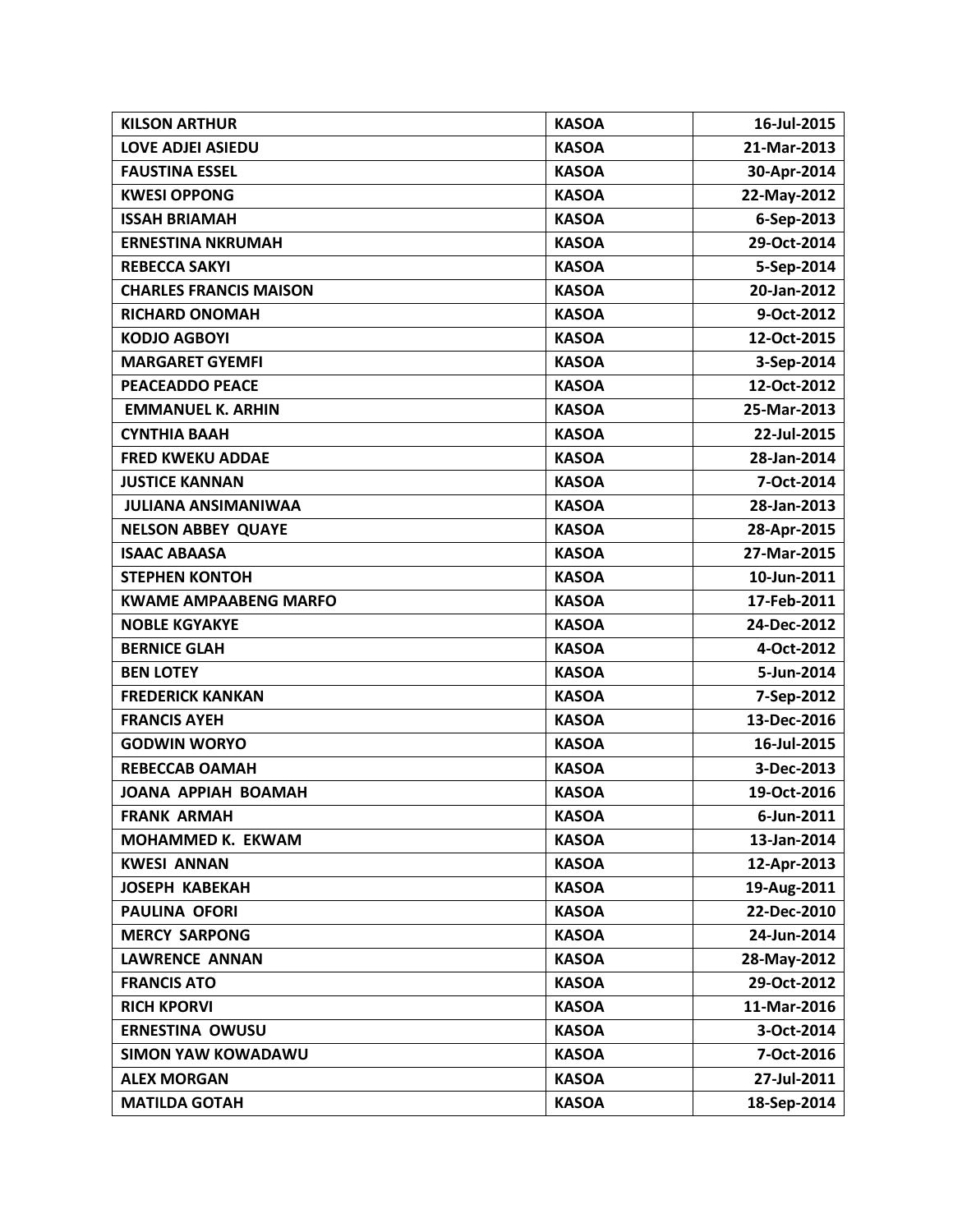| <b>STEPHEN ADU</b>              | <b>KASOA</b> | 27-Jan-2017 |
|---------------------------------|--------------|-------------|
| <b>SAMUEL EGHAN</b>             | <b>KASOA</b> | 1-Jun-2012  |
| <b>SIMON TETTEH</b>             | <b>KASOA</b> | 17-Jul-2012 |
| <b>MARGARET QUANSAH</b>         | <b>KASOA</b> | 19-Sep-2013 |
| <b>ABENA SAMPANA</b>            | <b>KASOA</b> | 22-Jan-2013 |
| <b>MARGARET DOKU AYITEY</b>     | <b>KASOA</b> | 22-Jan-2013 |
| <b>JOHN MENSAH</b>              | <b>KASOA</b> | 21-Oct-2011 |
| <b>CHARLOTTE AMETEMEH</b>       | <b>KASOA</b> | 28-Apr-2014 |
| <b>JAMES AFFUL</b>              | <b>KASOA</b> | 30-Jan-2013 |
| <b>CYNTHIA ATITSO</b>           | <b>KASOA</b> | 25-Nov-2013 |
| <b>NANA PRAH</b>                | <b>KASOA</b> | 16-Jan-2013 |
| <b>RUBY MBROH</b>               | <b>KASOA</b> | 4-May-2012  |
| PELSM S RAGBLEY PELSM S R       | <b>KASOA</b> | 20-Jan-2012 |
| <b>ADAMU MUNKAHILA</b>          | <b>KASOA</b> | 3-Jun-2013  |
| <b>KWEKU GBEDEH</b>             | <b>KASOA</b> | 3-Sep-2012  |
| <b>ADAMA AWUDU</b>              | <b>KASOA</b> | 2-Jul-2015  |
| <b>LAWRENCE TETTEH</b>          | <b>KASOA</b> | 17-Jan-2012 |
| <b>GEORGE ABDULAI</b>           | <b>KASOA</b> | 9-Jul-2012  |
| <b>BERNARD OTUTAYE</b>          | <b>KASOA</b> | 17-Apr-2015 |
| <b>ERIC DONKOH</b>              | <b>KASOA</b> | 11-Jun-2014 |
| <b>KOFI AKAKPO</b>              | <b>KASOA</b> | 20-Aug-2014 |
| <b>KWAME MENSAH</b>             | <b>KASOA</b> | 27-Sep-2011 |
| <b>MARIAMA ADAMU</b>            | <b>KASOA</b> | 3-Nov-2015  |
| <b>JOSEPH Y VLENATSU</b>        | <b>KASOA</b> | 20-Aug-2013 |
| <b>VIVIAN TURKSON</b>           | <b>KASOA</b> | 27-Sep-2016 |
| <b>KOFI ATTA</b>                | <b>KASOA</b> | 28-Mar-2011 |
| <b>JOHN SEMABIAH</b>            | <b>KASOA</b> | 18-Dec-2013 |
| PETER BRAKO BOAMAA              | <b>KASOA</b> | 28-Oct-2013 |
| <b>SAMUEL ODOI</b>              | <b>KASOA</b> | 26-Jan-2012 |
| <b>SALIFU RASHIDA AND RAZAK</b> | <b>KASOA</b> | 1-Dec-2010  |
| <b>SUSANA NKETIA</b>            | <b>KASOA</b> | 1-Dec-2014  |
| <b>MERCY AMEBLE</b>             | <b>KASOA</b> | 18-Dec-2013 |
| <b>CECLIA BOADU</b>             | <b>KASOA</b> | 30-Mar-2016 |
| <b>MARY FRIMPONG APPIAH</b>     | <b>KASOA</b> | 3-Dec-2013  |
| <b>FRANCIS KBREW</b>            | <b>KASOA</b> | 29-Aug-2014 |
| <b>STEPHEN N. TWUMASI</b>       | <b>NSABA</b> | 13-Apr-2012 |
| <b>CHRISTINA BUCHANAN</b>       | <b>NSABA</b> | 3-Feb-2011  |
| <b>SOLOMON D. QUARM</b>         | <b>NSABA</b> | 25-Oct-2013 |
| <b>DIANAH YANKSON</b>           | <b>NSABA</b> | 24-Sep-2014 |
| <b>BISMARK AMOH</b>             | <b>NSABA</b> | 16-Apr-2015 |
| <b>JOHN FARMAH</b>              | <b>NSABA</b> | 20-Sep-2013 |
| YAA YEDUWAA                     | <b>NSABA</b> | 10-Apr-2014 |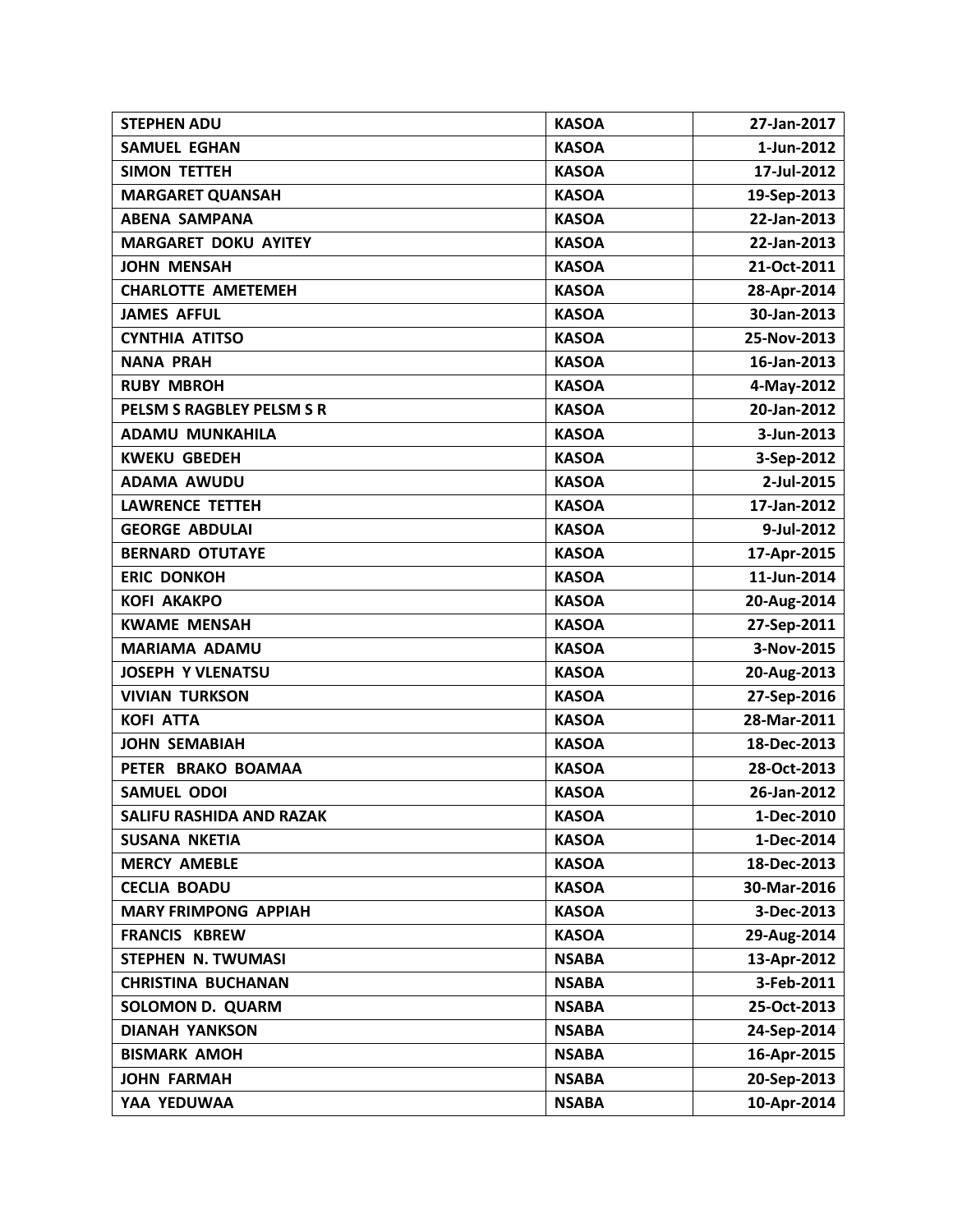| <b>ALIJATU ABDULLAI</b>                  | <b>NSABA</b> | 11-Nov-2016 |
|------------------------------------------|--------------|-------------|
| <b>GRACE SAM</b>                         | <b>NSABA</b> | 31-May-2013 |
| <b>SOPHIA ESSUMAN</b>                    | <b>NSABA</b> | 2-Dec-2014  |
| <b>AKUA AMPOMAAH</b>                     | <b>NSABA</b> | 1-Aug-2012  |
| LETICIA QUANSAH                          | <b>NSABA</b> | 11-Aug-2014 |
| MUSTAPHA MOHAMMED                        | <b>NSABA</b> | 1-Nov-2013  |
| <b>ARCHIBOLD JUSTICE YANKSON</b>         | <b>NSABA</b> | 30-Oct-2012 |
| <b>GLADYS ADUODU</b>                     | <b>NSABA</b> | 4-Oct-2012  |
| SAMUEL ATUMBU YANKSON                    | <b>NSABA</b> | 16-May-2014 |
| <b>EVANS ARTHUR</b>                      | <b>NSABA</b> | 15-Aug-2011 |
| YAW TANKO                                | <b>NSABA</b> | 17-Aug-2016 |
| <b>MARGARET YABOAH</b>                   | <b>NSABA</b> | 28-Jul-2016 |
| <b>WILSON APPIAH</b>                     | <b>NSABA</b> | 2-Jul-2015  |
| <b>MAJESTY K. ASARE</b>                  | <b>NSABA</b> | 22-Mar-2013 |
| <b>ADARKROM WATER AND SANITATION</b>     | <b>NSABA</b> | 14-Aug-2013 |
| <b>GRACE NKANSAH</b>                     | <b>NSABA</b> | 11-Oct-2013 |
| PRISCILLA WILSON                         | <b>NSABA</b> | 28-Nov-2014 |
| <b>BEATRICE ANYANFUL</b>                 | <b>NSABA</b> | 26-Mar-2012 |
| <b>ERNEST KUM</b>                        | <b>NSABA</b> | 19-Dec-2012 |
| <b>ESI NKUMAH</b>                        | <b>NSABA</b> | 31-May-2016 |
| <b>HENRY DESMOND AKOTO</b>               | <b>NSABA</b> | 31-May-2011 |
| <b>WILLIAM J.ASIEDU FAMILY</b>           | <b>NSABA</b> | 15-Jun-2012 |
| <b>ELLEN AZILAGBETOR</b>                 | <b>NSABA</b> | 6-Nov-2012  |
| <b>MANSO AMOANING</b>                    | <b>NSABA</b> | 23-Jul-2012 |
| SALVATION P.L.H.I.V. SUPPROT GROUP MSHAP | <b>NSABA</b> | 13-Dec-2013 |
| <b>GRACE AMOH</b>                        | <b>NSABA</b> | 12-May-2011 |
| EFUA KWANSIMAN                           | <b>NSABA</b> | 29-Jul-2014 |
| <b>SARAH ANDAM</b>                       | <b>NSABA</b> | 20-May-2016 |
| RICHARD DONKOK AND AKUA GYINAWA          | <b>NSABA</b> | 15-Jun-2011 |
| <b>HAMIDU GAUSU</b>                      | <b>NSABA</b> | 13-Sep-2012 |
| <b>ERIC ADDO</b>                         | <b>NSABA</b> | 6-Dec-2016  |
| <b>DANIEL MANFUL</b>                     | <b>NSABA</b> | 5-Dec-2016  |
| <b>SAMUEL GYAMBRAH</b>                   | <b>NSABA</b> | 1-Aug-2011  |
| <b>KWAMINA ABEKAH</b>                    | <b>NSABA</b> | 17-Jan-2017 |
| <b>JOSEPHT AWIAH</b>                     | <b>NSABA</b> | 6-Jan-2012  |
| <b>DONAID ANNAM</b>                      | <b>NSABA</b> | 10-Apr-2012 |
| <b>HANS EDDIE KWAITOO</b>                | <b>NSABA</b> | 7-Dec-2016  |
| <b>ABAYAA PRAH</b>                       | <b>NSABA</b> | 15-Sep-2015 |
| <b>CATHERINE DORVI</b>                   | <b>NSABA</b> | 4-Apr-2014  |
| <b>JOSEPH KWAME ANNAM</b>                | <b>NSABA</b> | 3-Sep-2013  |
| PRINCE KWEKUTAWIAH                       | <b>NSABA</b> | 20-May-2013 |
| <b>JOSEPH NYARKO</b>                     | <b>NSABA</b> | 20-May-2013 |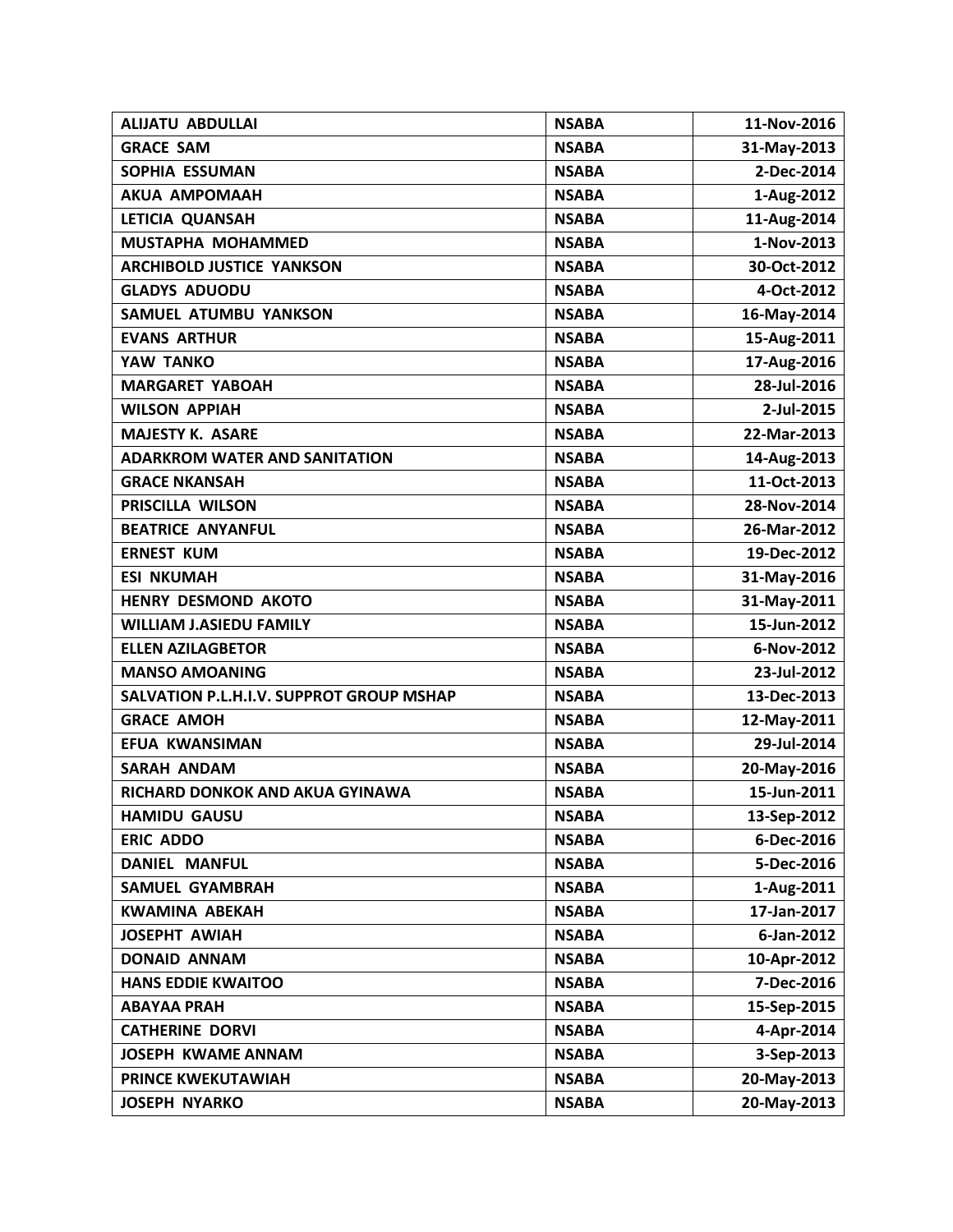| <b>JUSTICE ARHINFUL</b>                  | <b>NSABA</b>  | 25-Apr-2013 |
|------------------------------------------|---------------|-------------|
| <b>KWESI DADZIE</b>                      | <b>NSABA</b>  | 17-Jan-2012 |
| <b>JOANA MENSAH</b>                      | <b>NSABA</b>  | 12-Sep-2013 |
| <b>ELIZABETH GYAN</b>                    | <b>NSABA</b>  | 7-Nov-2014  |
| <b>FISSAL SHAIBU</b>                     | <b>NSABA</b>  | 23-May-2014 |
| <b>NSABA MARKET WOMEN ASSOCIATION</b>    | <b>NSABA</b>  | 18-Jun-2012 |
| <b>JANET BAAH</b>                        | <b>NSABA</b>  | 31-May-2016 |
| <b>STEPHEN MENSAH</b>                    | <b>NSABA</b>  | 12-Sep-2013 |
| <b>MARGARET ESSIEN T.</b>                | <b>NSABA</b>  | 17-Jun-2016 |
| <b>AKWANBO PLANNING COMMITTEE</b>        | <b>NSABA</b>  | 27-Mar-2015 |
| YAA KYERE                                | <b>NSABA</b>  | 24-Mar-2014 |
| <b>EMMANUEL BAIDU</b>                    | <b>NSABA</b>  | 11-Mar-2013 |
| DOROTHY AFFUL                            | <b>NSABA</b>  | 31-May-2016 |
| <b>GRACE AHIMAH YAMOAH</b>               | <b>NSABA</b>  | 20-Dec-2010 |
| <b>GEORGE KAMOAH</b>                     | <b>NSABA</b>  | 5-Aug-2011  |
| <b>AFUA TAKYIWAH</b>                     | <b>NSABA</b>  | 23-Aug-2013 |
| <b>OBOAFO KUW ASSOCIATINO</b>            | <b>NSABA</b>  | 18-Jan-2012 |
| <b>JOHN KWAME GYAN</b>                   | <b>NSABA</b>  | 17-Oct-2013 |
| <b>AGONA NSABA CITIZENS ASSOCIATIOJN</b> | <b>NSABA</b>  | 16-May-2012 |
| <b>EKONA CLAN</b>                        | <b>NSABA</b>  | 15-Jan-2014 |
| <b>KOFI GYAMBRA</b>                      | <b>NSABA</b>  | 30-Oct-2013 |
| <b>NANA APEAA SEY</b>                    | <b>NSABA</b>  | 12-Mar-2013 |
| <b>KWESI YEBOAH</b>                      | <b>NSABA</b>  | 12-Nov-2013 |
| <b>MARGARET OBENG</b>                    | <b>NSABA</b>  | 30-Dec-2011 |
| <b>GEORGINA ANING</b>                    | <b>NSABA</b>  | 28-Dec-2016 |
| D.K.AMOAKO                               | <b>NSABA</b>  | 16-Mar-2012 |
| <b>BENJAMIN OFOSU ADJEI</b>              | <b>NSABA</b>  | 11-Jun-2014 |
| UNIVERSAL GOD MINISTRY                   | <b>NSABA</b>  | 11-Jun-2014 |
| <b>KOBINA ABEKAH</b>                     | <b>NSABA</b>  | 23-Jan-2014 |
| <b>ESTHER AMPOFOWAH</b>                  | <b>NSABA</b>  | 21-Aug-2013 |
| <b>K.O.N AMOWI BAAH</b>                  | <b>NSABA</b>  | 20-Apr-2011 |
| <b>LALUBA BUSANGA</b>                    | <b>NSABA</b>  | 27-Sep-2011 |
| <b>SARAH ANDAM</b>                       | <b>NSABA</b>  | 4-Jun-2015  |
| <b>KWADWO ANNO-AMOANENG</b>              | <b>NSABA</b>  | 23-Sep-2011 |
| <b>KOFI AHU</b>                          | <b>NSABA</b>  | 17-Sep-2013 |
| <b>ELIZABETH GYAN</b>                    | <b>NSABA</b>  | 6-Jan-2017  |
| <b>AMOAH TANO</b>                        | <b>DUAKWA</b> | 24-Jun-2011 |
| <b>KOFI OWUBA</b>                        | <b>DUAKWA</b> | 25-Aug-2011 |
| <b>NOAH K AHIABLE</b>                    | <b>DUAKWA</b> | 24-Aug-2016 |
| AMA AMINA                                | <b>DUAKWA</b> | 8-Mar-2013  |
| <b>ESI FOSUOH</b>                        | <b>DUAKWA</b> | 29-Jun-2012 |
| <b>JANET ODODOYE</b>                     | <b>DUAKWA</b> | 16-Nov-2012 |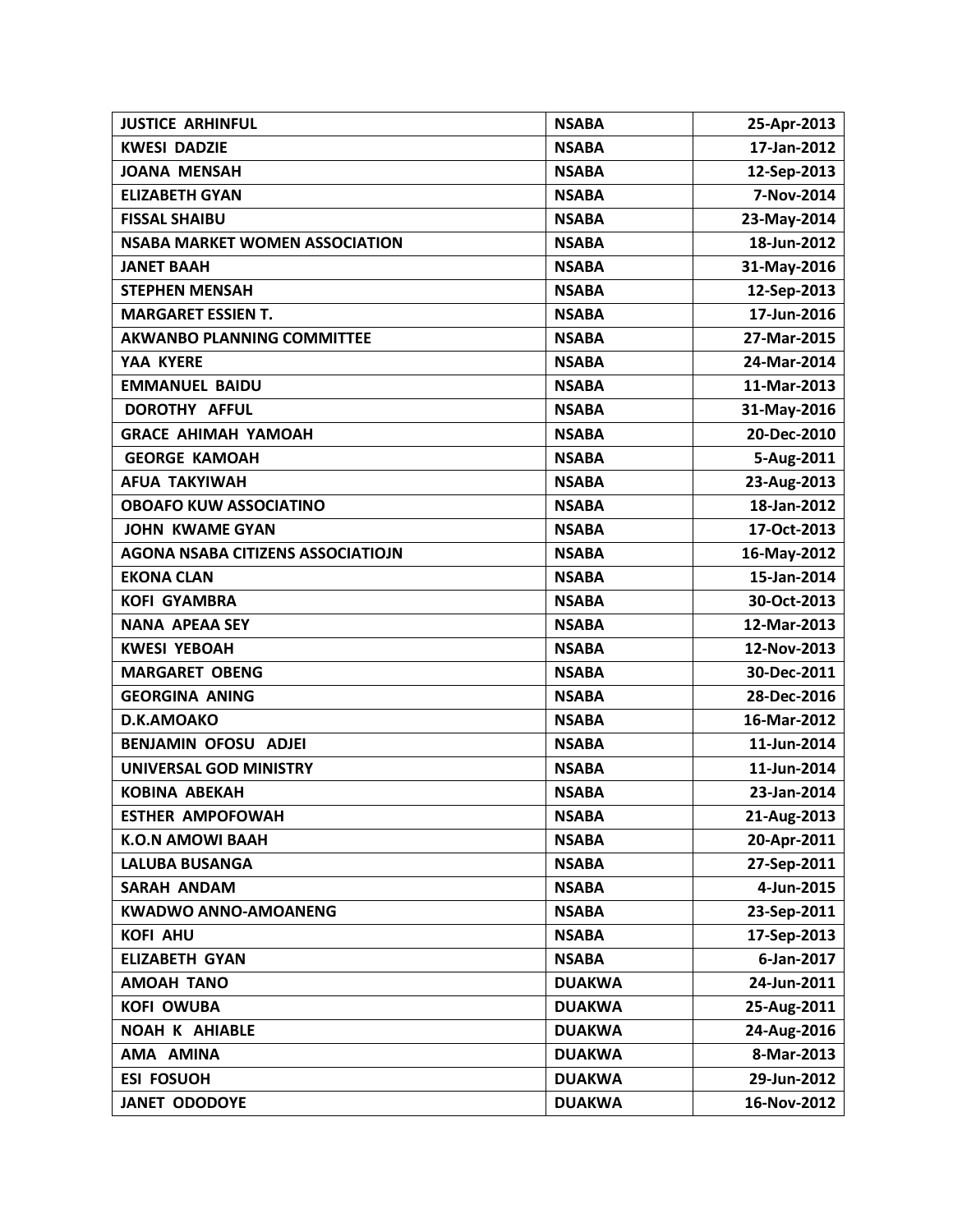| <b>SAMUEL OSEY</b>                                         | <b>DUAKWA</b> | 23-May-2016    |
|------------------------------------------------------------|---------------|----------------|
| <b>KOBINA NKUM</b>                                         | <b>DUAKWA</b> | 19-Sep-2013    |
| ADJOA AMOAKUA                                              | <b>DUAKWA</b> | 2-Sep-2016     |
| <b>ISAAC ALABOR</b>                                        | <b>DUAKWA</b> | $11$ -Jan-2013 |
| <b>JOHN BOATENG</b>                                        | <b>DUAKWA</b> | 9-Oct-2013     |
| <b>KWEKU KYERE</b>                                         | <b>DUAKWA</b> | 13-Jan-2011    |
| <b>ADASEMASE COMMUNITY ASSOCIATION</b>                     | <b>DUAKWA</b> | 4-Jul-2016     |
| <b>JOHN KUMAH AGBOBLI</b>                                  | <b>DUAKWA</b> | 14-Apr-2016    |
| <b>ZECHARIAH KWASI NYARKO</b>                              | <b>DUAKWA</b> | 24-Jan-2014    |
| <b>ABENA NKUMA</b>                                         | <b>DUAKWA</b> | 15-Jan-2013    |
| <b>SOLOMON OFORI-PENTSIL</b>                               | <b>DUAKWA</b> | 21-Jun-2012    |
| <b>MANU FRANKMANU</b>                                      | <b>DUAKWA</b> | 21-Jul-2016    |
| <b>BABA ALHASSAN</b>                                       | <b>DUAKWA</b> | 8-Apr-2013     |
| <b>KWEKU APPIAH</b>                                        | <b>DUAKWA</b> | 21-Mar-2016    |
| <b>KWESI DADZIKWA EDWUMAPA YE FARMERS</b>                  | <b>DUAKWA</b> | 7-Jun-2012     |
| <b>FAUSTINA DANYO</b>                                      | <b>DUAKWA</b> | 29-May-2014    |
| <b>KOBINA AMOAKWA</b>                                      | <b>DUAKWA</b> | 4-Sep-2012     |
| <b>AGNES BAAH</b>                                          | <b>DUAKWA</b> | 20-Jun-2013    |
| <b>HADIJA MOHAMMED</b>                                     | <b>DUAKWA</b> | 26-Jan-2016    |
| YAW AKWAH                                                  | <b>DUAKWA</b> | 24-Jun-2013    |
| <b>NKUNIMDI KUW</b>                                        | <b>DUAKWA</b> | 2-Mar-2016     |
| <b>EFUABANYIMBA</b>                                        | <b>DUAKWA</b> | 29-Jun-2012    |
| <b>KOMLA METSIYA</b>                                       | <b>DUAKWA</b> | 22-Nov-2012    |
| <b>AMOAH TANO</b>                                          | <b>DUAKWA</b> | 2-Feb-2012     |
| <b>JACOB KWAM</b>                                          | <b>DUAKWA</b> | 13-Dec-2011    |
| EDUKWAA WATSON COMMITTEEEDUKWAA WATSON<br><b>COMMITTEE</b> | <b>DUAKWA</b> | 18-Feb-2016    |
| <b>FELICIA OWIAH</b>                                       | <b>DUAKWA</b> | 28-Sep-2012    |
| NANA AKUA ADDAE DESCENDANT WELFARE                         | <b>DUAKWA</b> | 2-Sep-2014     |
| <b>KENYANKO ANONA FAMILY</b>                               | <b>DUAKWA</b> | 21-Feb-2012    |
| <b>JOHN BOTWE</b>                                          | <b>DUAKWA</b> | 29-May-2012    |
| <b>ESTHER ESSEL</b>                                        | <b>DUAKWA</b> | 17-Jun-2014    |
| <b>FAUSTINA GRANT</b>                                      | <b>DUAKWA</b> | 10-Feb-2015    |
| <b>DAVID ARTHUR</b>                                        | <b>DUAKWA</b> | 2-Jan-2013     |
| <b>TWETWEBOSO WATSAN COMMUNITY</b>                         | <b>DUAKWA</b> | 17-Sep-2015    |
| <b>RICKY NYARKO</b>                                        | <b>DUAKWA</b> | 26-Feb-2013    |
| <b>GRACE DADZIE</b>                                        | <b>DUAKWA</b> | 26-Jun-2014    |
| KUNTUWAH KUNTUWAH                                          | <b>DUAKWA</b> | 16-May-2013    |
| <b>ISAAC HAMMOND</b>                                       | <b>DUAKWA</b> | 8-Jan-2013     |
| LYDIA QUANSAH                                              | <b>DUAKWA</b> | 19-Dec-2016    |
| <b>EVANS ADUANDERSON</b>                                   | <b>DUAKWA</b> | 11-Nov-2016    |
| <b>KWAME NYARKOH</b>                                       | <b>DUAKWA</b> | 3-Feb-2012     |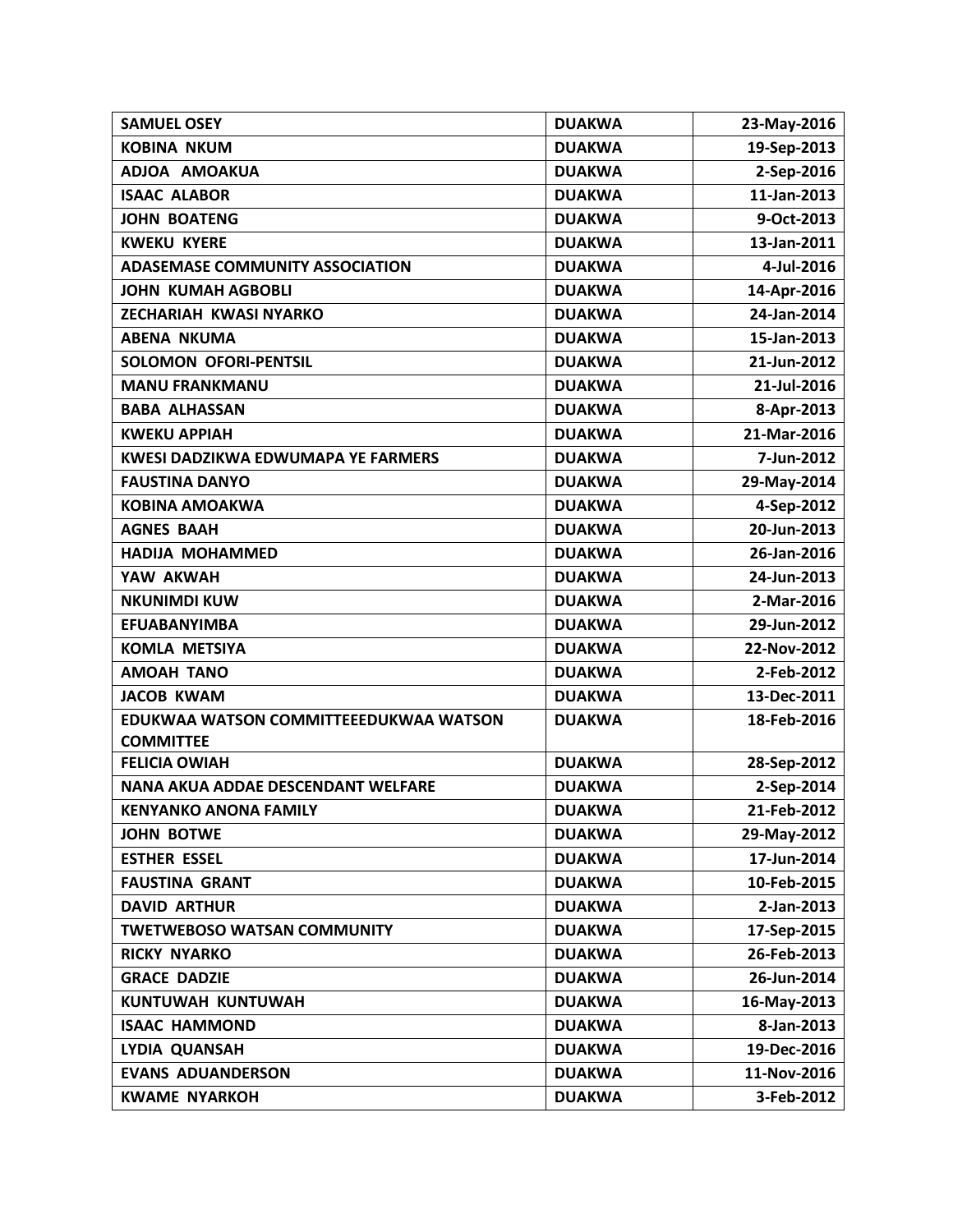| <b>FUASTINA OBENG</b>               | <b>DUAKWA</b> | 3-Apr-2012  |
|-------------------------------------|---------------|-------------|
| <b>COMFORT AMO</b>                  | <b>DUAKWA</b> | 2-Aug-2012  |
| <b>KWASI AMMOYE</b>                 | <b>DUAKWA</b> | 20-Feb-2012 |
| <b>ALFRED DUKU</b>                  | <b>DUAKWA</b> | 20-Apr-2016 |
| <b>KWEME OWUSU</b>                  | <b>DUAKWA</b> | 2-Aug-2011  |
| <b>JAMES WORKU</b>                  | <b>DUAKWA</b> | 4-Jun-2013  |
| <b>OTABIL AKUAFO KUW</b>            | <b>DUAKWA</b> | 25-Feb-2013 |
| <b>SAFURA BAWA</b>                  | <b>DUAKWA</b> | 7-Jul-2015  |
| <b>ISAAC OPPONG</b>                 | <b>DUAKWA</b> | 31-Dec-2012 |
| <b>SAMUEL ACKOM</b>                 | <b>DUAKWA</b> | 19-Aug-2016 |
| <b>SAYAWU IDDRISU</b>               | <b>DUAKWA</b> | 20-Apr-2015 |
| <b>GRACE BAIDOO</b>                 | <b>DUAKWA</b> | 14-Jan-2013 |
| <b>KOFI ESSAH</b>                   | <b>DUAKWA</b> | 21-Jul-2014 |
| <b>EMELIA EDUAH</b>                 | <b>DUAKWA</b> | 16-May-2016 |
| ADJOA ODUMAA                        | <b>DUAKWA</b> | 21-Feb-2013 |
| <b>EMMA AMUAKWA</b>                 | <b>DUAKWA</b> | 2-May-2012  |
| <b>ERIC ESSUMAN</b>                 | <b>DUAKWA</b> | 24-Sep-2014 |
| <b>SOLOMON K AIDOO</b>              | <b>DUAKWA</b> | 17-May-2012 |
| <b>CECELIA SOWU</b>                 | <b>DUAKWA</b> | 10-Feb-2016 |
| <b>JAMES NIMFA ANTWI</b>            | <b>DUAKWA</b> | 29-Nov-2012 |
| <b>PROGRESSIVE TRANSPORT OWNERS</b> | <b>DUAKWA</b> | 20-Dec-2012 |
| <b>DAVID ASARE</b>                  | <b>DUAKWA</b> | 5-Jan-2012  |
| <b>SARAH ASHMOND</b>                | <b>DUAKWA</b> | 25-Jan-2013 |
| <b>DANIEL NAKOTEY</b>               | <b>DUAKWA</b> | 12-Feb-2013 |
| <b>ABRAHAM TEYE</b>                 | <b>DUAKWA</b> | 23-Nov-2012 |
| <b>VENUS SACKEY</b>                 | <b>DUAKWA</b> | 6-Sep-2011  |
| <b>ADJOA NYAMAH</b>                 | <b>DUAKWA</b> | 26-May-2011 |
| <b>EMMANUEL NYARKO</b>              | <b>DUAKWA</b> | 25-Jul-2013 |
| <b>BAIDEN AMUSAH</b>                | <b>DUAKWA</b> | 6-Aug-2013  |
| LYDIA OPPONG                        | <b>DUAKWA</b> | 7-Jul-2014  |
| EKUA NYAMA                          | <b>DUAKWA</b> | 10-Mar-2014 |
| YAW BAAH                            | <b>DUAKWA</b> | 16-Jun-2011 |
| <b>ISAAC ODURO</b>                  | <b>DUAKWA</b> | 1-Sep-2011  |
| <b>DZIN PA WOMEN ASSOCIATION</b>    | <b>DUAKWA</b> | 14-Sep-2012 |
| <b>ATO KWAMENA</b>                  | <b>DUAKWA</b> | 6-Jan-2011  |
| <b>OHENEBA YAWAMAKWA</b>            | <b>DUAKWA</b> | 14-Oct-2013 |
| <b>RANDY NKRUMAH</b>                | <b>DUAKWA</b> | 3-Jul-2014  |
| <b>NYAME BEYE BOLEHOLE UNION</b>    | <b>DUAKWA</b> | 3-Jul-2014  |
| <b>MARY MENSAH</b>                  | <b>DUAKWA</b> | 22-Aug-2013 |
| <b>RICHARD BAFFOUR</b>              | <b>DUAKWA</b> | 6-Jan-2014  |
| <b>DUAKWA YOUTH CLUB</b>            | <b>DUAKWA</b> | 2-Apr-2013  |
| <b>EKUA ADDEA</b>                   | <b>DUAKWA</b> | 3-Oct-2014  |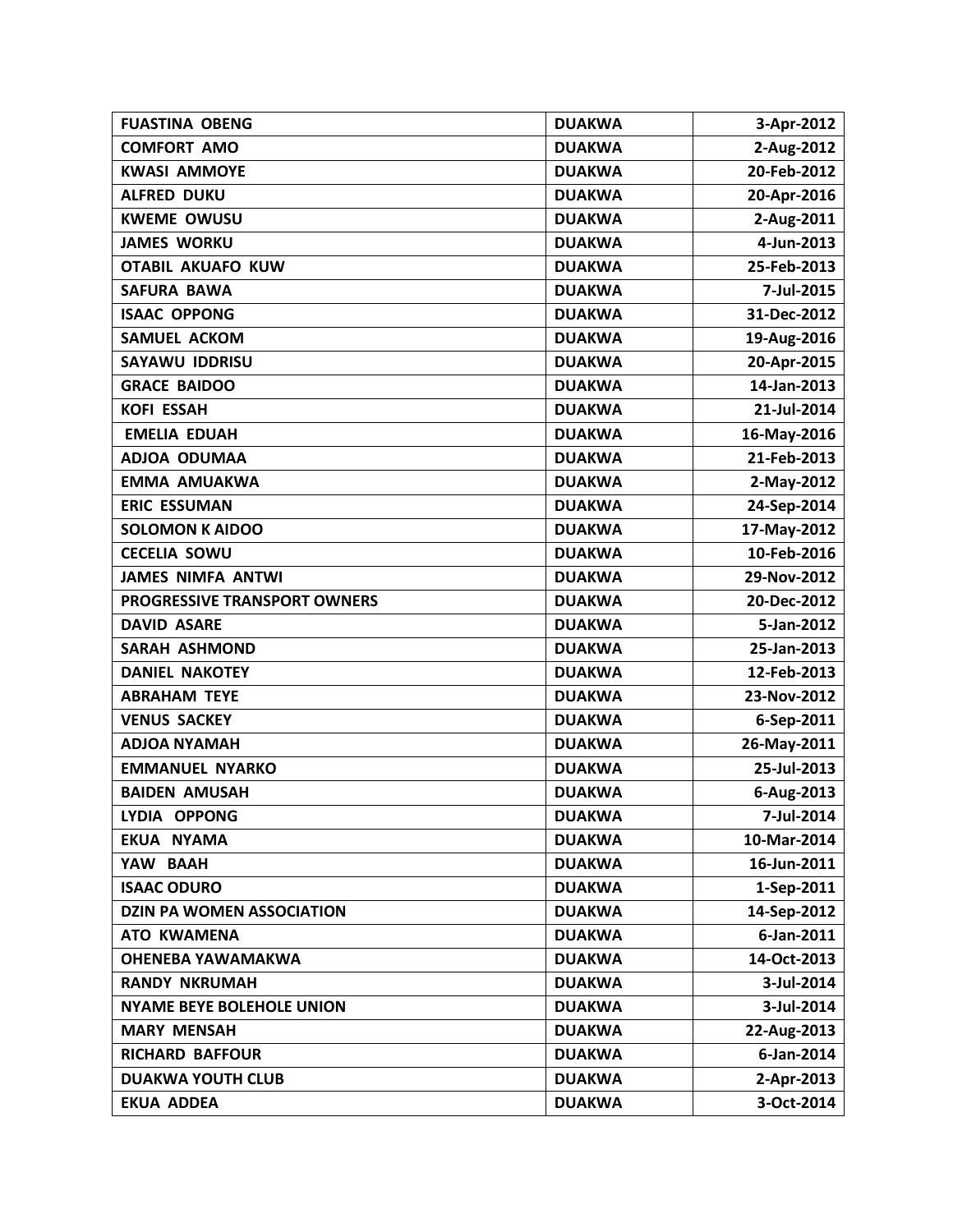| PANFORD ENYARKO                        | <b>DUAKWA</b> | 13-Jan-2011 |
|----------------------------------------|---------------|-------------|
| <b>EKOW BOAMAH</b>                     | <b>DUAKWA</b> | 20-Mar-2012 |
| AMA OWUBAH                             | <b>DUAKWA</b> | 5-Mar-2013  |
| <b>ONUA DO KUW</b>                     | <b>DUAKWA</b> | 4-Apr-2014  |
| <b>ABENA KAKRA</b>                     | <b>DUAKWA</b> | 12-May-2016 |
| <b>FLORENCE AKOA</b>                   | <b>DUAKWA</b> | 29-Dec-2015 |
| <b>MARY ASHMOND</b>                    | <b>DUAKWA</b> | 25-Sep-2013 |
| <b>KWESI MEDEY</b>                     | <b>DUAKWA</b> | 29-Apr-2016 |
| <b>FATIMA TALATA SOUGAE</b>            | <b>DUAKWA</b> | 17-Oct-2013 |
| MICHAEL MIREKU AGYEPONG                | <b>DUAKWA</b> | 28-Sep-2012 |
| <b>ABRADZE ABUSUA</b>                  | <b>DUAKWA</b> | 4-May-2015  |
| <b>JAMES DADZIE</b>                    | <b>DUAKWA</b> | 31-Oct-2012 |
| <b>BARIKISU HARUNA</b>                 | <b>SWEDRU</b> | 10-Apr-2014 |
| <b>ESTHER ASIAW</b>                    | <b>SWEDRU</b> | 17-May-2011 |
| <b>GRACE LILIAN BAFFOE</b>             | <b>SWEDRU</b> | 31-Jan-2017 |
| DOROTHY TSIBU NYARKO                   | <b>SWEDRU</b> | 21-May-2015 |
| <b>EVELYN NTIAMOAH</b>                 | <b>SWEDRU</b> | 7-Jun-2016  |
| <b>FRANCIS CANKETIAH</b>               | <b>SWEDRU</b> | 2-Jun-2014  |
| DORIS FRIMPOMAA BAIDOO                 | <b>SWEDRU</b> | 26-May-2011 |
| <b>ISAAC KWEKU ABU</b>                 | <b>SWEDRU</b> | 10-Feb-2017 |
| NATHENIEL AMOONOO                      | <b>SWEDRU</b> | 30-Jun-2015 |
| <b>CHURCH OF PENT MAHODWE SEND OFF</b> | <b>SWEDRU</b> | 5-Feb-2015  |
| <b>BEATRICE ASOMANING</b>              | <b>SWEDRU</b> | 23-Apr-2014 |
| PRISCILLA ESSEL                        | <b>SWEDRU</b> | 14-May-2013 |
| LETICIA ANSAH                          | <b>SWEDRU</b> | 7-Feb-2011  |
| <b>COMFORT DOGBE</b>                   | <b>SWEDRU</b> | 10-Jul-2013 |
| <b>VICTORIA QUAYE</b>                  | <b>SWEDRU</b> | 18-Nov-2011 |
| <b>JOSEPH TANDOH</b>                   | <b>SWEDRU</b> | 31-Jan-2017 |
| <b>MONICA DONKOH</b>                   | <b>SWEDRU</b> | 27-Jan-2014 |
| RICHARD BOAMONO                        | <b>SWEDRU</b> | 14-Aug-2015 |
| <b>MAVIS PAINTSIL</b>                  | <b>SWEDRU</b> | 22-Mar-2013 |
| <b>KWEKU SEKYI</b>                     | <b>SWEDRU</b> | 5-Jul-2011  |
| <b>KWAME ABAM</b>                      | <b>SWEDRU</b> | 28-Nov-2016 |
| <b>NKRUMAH NKRUMAH</b>                 | <b>SWEDRU</b> | 6-Aug-2013  |
| <b>JEMIMA ANTWI</b>                    | <b>SWEDRU</b> | 21-Jul-2015 |
| PRINCE ASARE                           | <b>SWEDRU</b> | 21-Jul-2015 |
| YAW MENASH                             | <b>SWEDRU</b> | 26-Mar-2012 |
| <b>BENJAMIN OFORI CRENTSIL</b>         | <b>SWEDRU</b> | 18-Oct-2013 |
| <b>JOSEPH ANDOH</b>                    | <b>SWEDRU</b> | 31-Jan-2017 |
| <b>REBECCA EYISON</b>                  | <b>SWEDRU</b> | 2-Dec-2013  |
| <b>EDWARD YEBOAH AMPOFO</b>            | <b>SWEDRU</b> | 26-Apr-2016 |
| YAA MENSAH                             | <b>SWEDRU</b> | 9-Mar-2012  |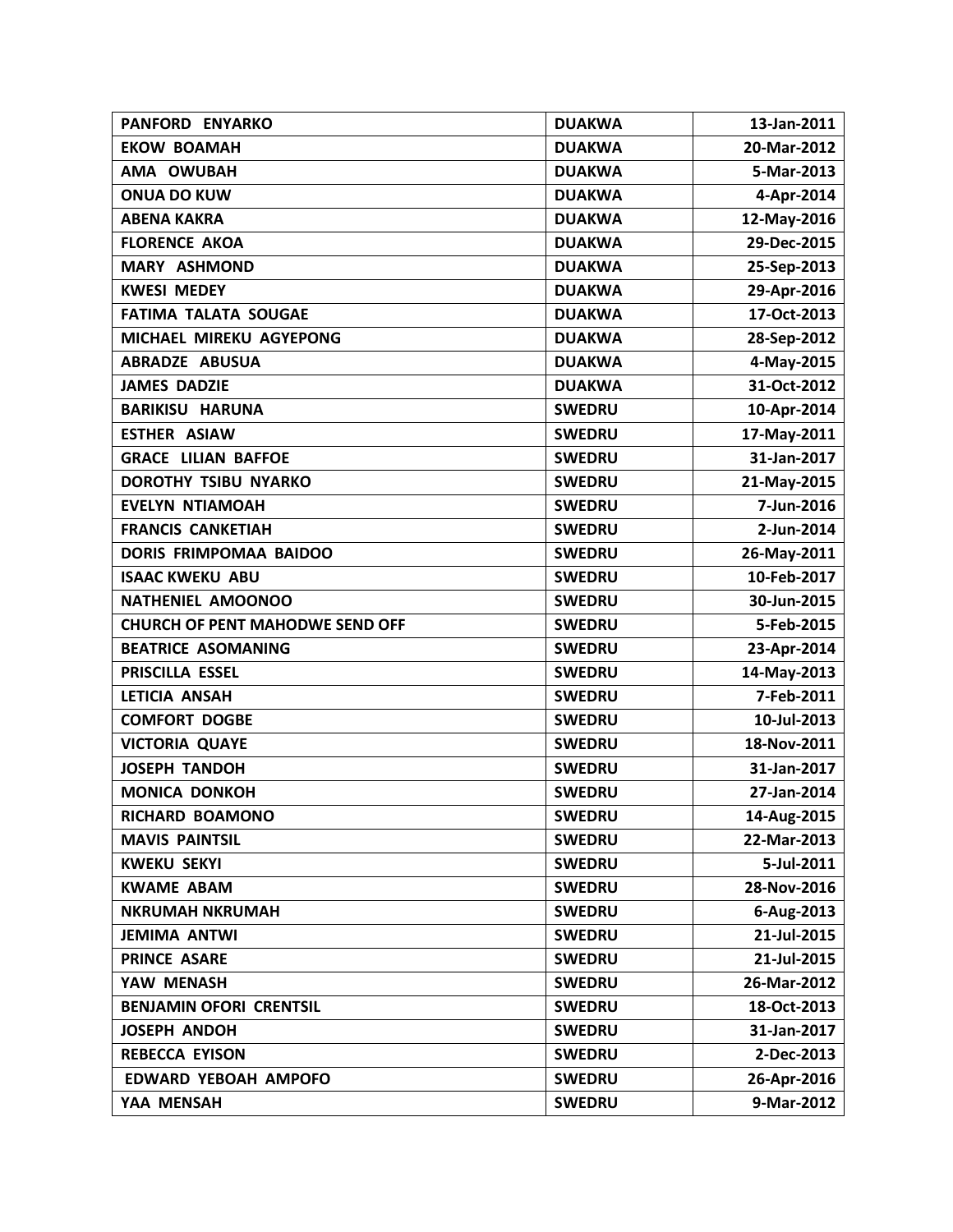| <b>EBENEZER BOTCHWEY</b>  | <b>SWEDRU</b> | 5-Mar-2015  |
|---------------------------|---------------|-------------|
| <b>DANIEL ASOMANING</b>   | <b>SWEDRU</b> | 30-Sep-2014 |
| <b>CHRISTIANA MENSAH</b>  | <b>SWEDRU</b> | 3-Oct-2011  |
| <b>SETH KWEKU</b>         | <b>SWEDRU</b> | 25-Jun-2012 |
| <b>WINNIFRED AFFUL</b>    | <b>SWEDRU</b> | 18-Jan-2011 |
| <b>FATI AWUDU</b>         | <b>SWEDRU</b> | 9-Apr-2014  |
| <b>EBENEZER ACQUAH</b>    | <b>SWEDRU</b> | 17-Aug-2011 |
| <b>SALIURABIU</b>         | <b>SWEDRU</b> | 20-Jun-2014 |
| <b>JOHN ANSAH</b>         | <b>SWEDRU</b> | 6-Feb-2014  |
| SETH ENYAM                | <b>SWEDRU</b> | 7-Feb-2014  |
| <b>CECILIA SEKYI</b>      | <b>SWEDRU</b> | 28-Oct-2014 |
| <b>BRIGHT ASAMOAH</b>     | <b>SWEDRU</b> | 2-Jul-2015  |
| <b>ERIC DAODU</b>         | <b>SWEDRU</b> | 23-Jan-2017 |
| <b>ALI AKILU</b>          | <b>SWEDRU</b> | 2-Feb-2016  |
| <b>VIDA AMAKYE</b>        | <b>SWEDRU</b> | 14-Jan-2016 |
| <b>VIDA OTCHERE</b>       | <b>SWEDRU</b> | 15-Oct-2012 |
| RICHARD OTABIL            | <b>SWEDRU</b> | 20-May-2011 |
| <b>ELIZABETH NUAMAH</b>   | <b>SWEDRU</b> | 17-Feb-2011 |
| <b>ESI PANFOWAA</b>       | <b>SWEDRU</b> | 12-Sep-2011 |
| <b>DINA OPPONG</b>        | <b>SWEDRU</b> | 22-May-2015 |
| <b>COMFORT OYE</b>        | <b>SWEDRU</b> | 10-Jun-2014 |
| <b>CHARLES ANOFUL</b>     | <b>SWEDRU</b> | 2-Jan-2014  |
| <b>HAGAR OSEI</b>         | <b>SWEDRU</b> | 15-Jul-2011 |
| <b>CYNTHIA SAM</b>        | <b>SWEDRU</b> | 27-Jun-2012 |
| <b>ISAAC ODO TEISOWAH</b> | <b>SWEDRU</b> | 28-Jun-2011 |
| <b>GIDEON OWUSU</b>       | <b>SWEDRU</b> | 27-Sep-2013 |
| <b>ENYO KUDIEDOR</b>      | <b>SWEDRU</b> | 25-Feb-2011 |
| <b>EKUA MANSAH</b>        | <b>SWEDRU</b> | 19-Sep-2013 |
| <b>CHARLES ADU AYENSU</b> | <b>SWEDRU</b> | 28-May-2013 |
| <b>IBRAHIM MOHAMADU</b>   | <b>SWEDRU</b> | 30-Dec-2014 |
| <b>MAXWELL ARTHUR</b>     | <b>SWEDRU</b> | 12-Apr-2016 |
| JOSHUA ACQUAH             | <b>SWEDRU</b> | 12-Jan-2011 |
| DIANA QUANSAH             | <b>SWEDRU</b> | 14-May-2015 |
| <b>FRANK NKRUMAH</b>      | <b>SWEDRU</b> | 13-Jan-2014 |
| <b>HAWA ABUBAKARI</b>     | <b>SWEDRU</b> | 1-Sep-2016  |
| <b>TEKANI AMINDDU</b>     | <b>SWEDRU</b> | 24-Sep-2013 |
| <b>SAMUEL KOFI ESSAH</b>  | <b>SWEDRU</b> | 18-Oct-2016 |
| <b>EMMANUEL AMISSAH</b>   | <b>SWEDRU</b> | 3-Aug-2016  |
| <b>MONICA NYARKOH</b>     | <b>SWEDRU</b> | 9-Feb-2012  |
| MAXWELL KWEKUADDAE        | <b>SWEDRU</b> | 5-Dec-2011  |
| MARY EDUAFULSAM           | <b>SWEDRU</b> | 8-Sep-2015  |
| DAVID MENSAH AKUAM        | <b>SWEDRU</b> | 6-Jan-2014  |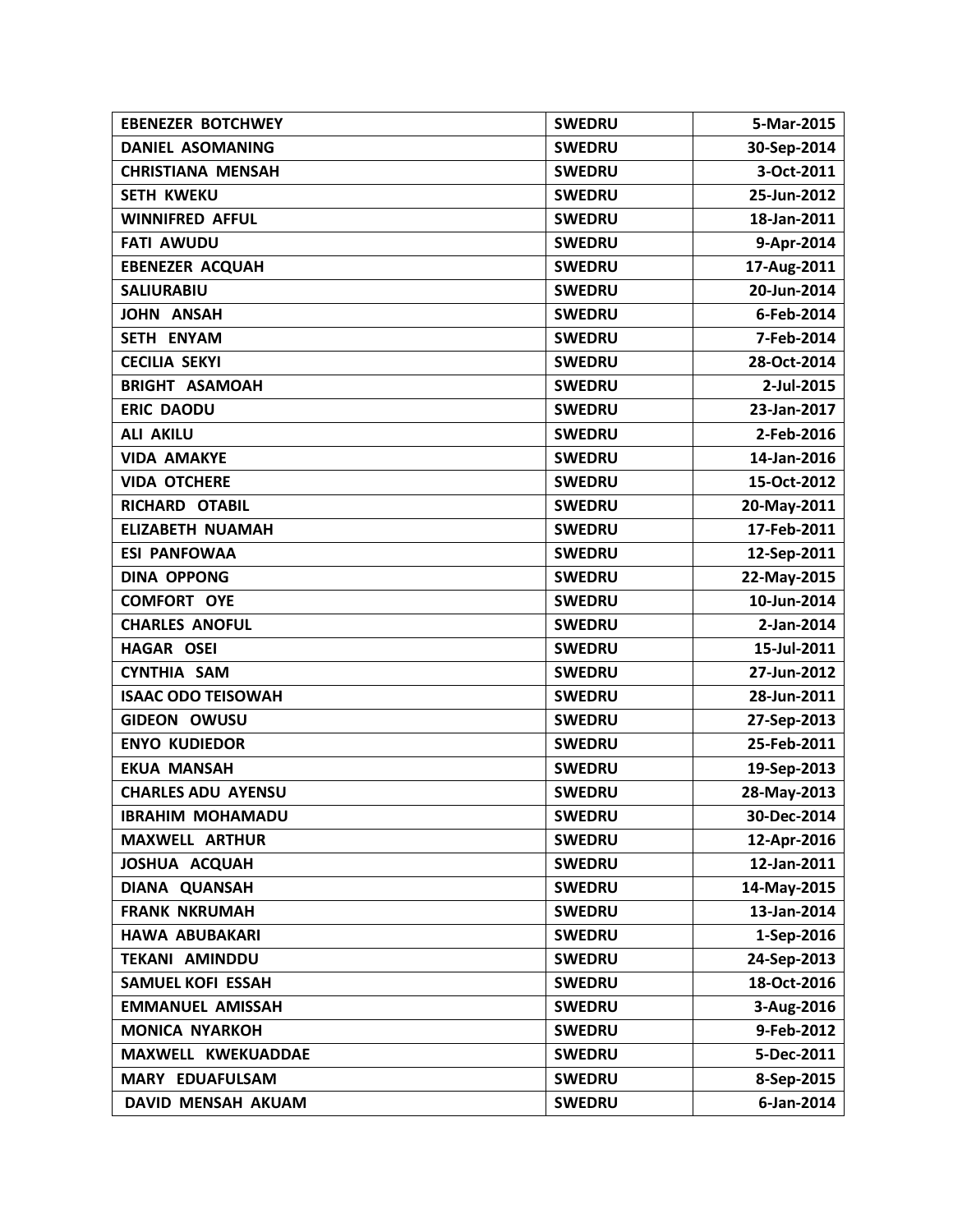| <b>AMA DAPAAH</b>                     | <b>SWEDRU</b> | 5-Feb-2015  |
|---------------------------------------|---------------|-------------|
| <b>KOFI ASIAMAH</b>                   | <b>SWEDRU</b> | 2-Jul-2015  |
| HAJARA HASSOPPIAH                     | <b>SWEDRU</b> | 17-Jan-2011 |
| <b>FELICIA OTABIL</b>                 | <b>SWEDRU</b> | 7-Jun-2012  |
| PEACE NYARKOAHBAAH                    | <b>SWEDRU</b> | 17-Mar-2014 |
| <b>BEATRICE ASIEDU</b>                | <b>SWEDRU</b> | 29-Jun-2015 |
| <b>ERIC SAM</b>                       | <b>SWEDRU</b> | 13-Jun-2014 |
| <b>EVANS GEORGE PAYNE</b>             | <b>SWEDRU</b> | 30-Aug-2013 |
| <b>FLORENCE COFFIE</b>                | <b>SWEDRU</b> | 7-Sep-2015  |
| <b>AJARA MOHAMMED</b>                 | <b>SWEDRU</b> | 27-Jan-2012 |
| <b>KOFI ATTA</b>                      | <b>SWEDRU</b> | 11-Jan-2016 |
| JONATHAN OTOO                         | <b>SWEDRU</b> | 8-Jun-2011  |
| PAUL OSEI YEBOAH                      | <b>SWEDRU</b> | 11-Dec-2014 |
| <b>SYLVIA DORVOR</b>                  | <b>SWEDRU</b> | 24-Oct-2011 |
| <b>ALEX AFFUL</b>                     | <b>SWEDRU</b> | 14-Jan-2011 |
| <b>DICKSON INCOOM</b>                 | <b>SWEDRU</b> | 22-Aug-2013 |
| <b>KWEKU OPPONG</b>                   | <b>SWEDRU</b> | 29-Oct-2012 |
| <b>OTSIEKU AWUAH</b>                  | <b>SWEDRU</b> | 2-Jan-2015  |
| <b>ANDREWS AIDOO</b>                  | <b>SWEDRU</b> | 15-Jul-2011 |
| <b>DZIFA MENSAH</b>                   | <b>SWEDRU</b> | 19-May-2014 |
| <b>ISAAC BOTWEY</b>                   | <b>SWEDRU</b> | 19-Oct-2012 |
| <b>RICHARD ARHIFUL</b>                | <b>SWEDRU</b> | 19-Aug-2011 |
| <b>JOSEPH YAW OPPONG</b>              | <b>SWEDRU</b> | 31-Mar-2014 |
| <b>EVANS ESSAH</b>                    | <b>SWEDRU</b> | 7-Mar-2014  |
| <b>JOYCE TURKSON</b>                  | <b>SWEDRU</b> | 3-Jan-2012  |
| <b>KOFI ADJEI</b>                     | <b>SWEDRU</b> | 31-Aug-2012 |
| <b>GRACE ODOOM</b>                    | <b>SWEDRU</b> | 9-Nov-2011  |
| <b>DANIA MUSSAI</b>                   | <b>SWEDRU</b> | 19-Aug-2011 |
| ADWOA AWURADUWAA                      | <b>SWEDRU</b> | 9-Aug-2016  |
| <b>DIANA BOATENG</b>                  | <b>SWEDRU</b> | 5-Nov-2012  |
| <b>ERIC BAIDOO</b>                    | <b>SWEDRU</b> | 24-Dec-2015 |
| <b>EDWARD JUNR ACQUAH</b>             | <b>SWEDRU</b> | 31-Jan-2017 |
| <b>FATI MUSAH</b>                     | <b>SWEDRU</b> | 6-Feb-2015  |
| <b>JAMES ARKOH</b>                    | <b>SWEDRU</b> | 27-Jul-2015 |
| <b>JOHN ANKAH</b>                     | <b>SWEDRU</b> | 16-Sep-2013 |
| <b>RUKAYA SEIDU</b>                   | <b>SWEDRU</b> | 2-Sep-2014  |
| <b>ENOCH AMOAH</b>                    | <b>SWEDRU</b> | 1-Aug-2016  |
| <b>ISSAH ABDULAI</b>                  | <b>SWEDRU</b> | 29-Nov-2010 |
| <b>STEPHEN YAW OMARI</b>              | <b>SWEDRU</b> | 30-Nov-2010 |
| <b>SAMUEL PAINTSIL</b>                | <b>SWEDRU</b> | 1-Mar-2016  |
| ACKOM ELIZABETH AND OPOKU KWAME FELIX | <b>SWEDRU</b> | 5-Aug-2011  |
| <b>GEORGE TETTEH</b>                  | <b>SWEDRU</b> | 2-Jul-2015  |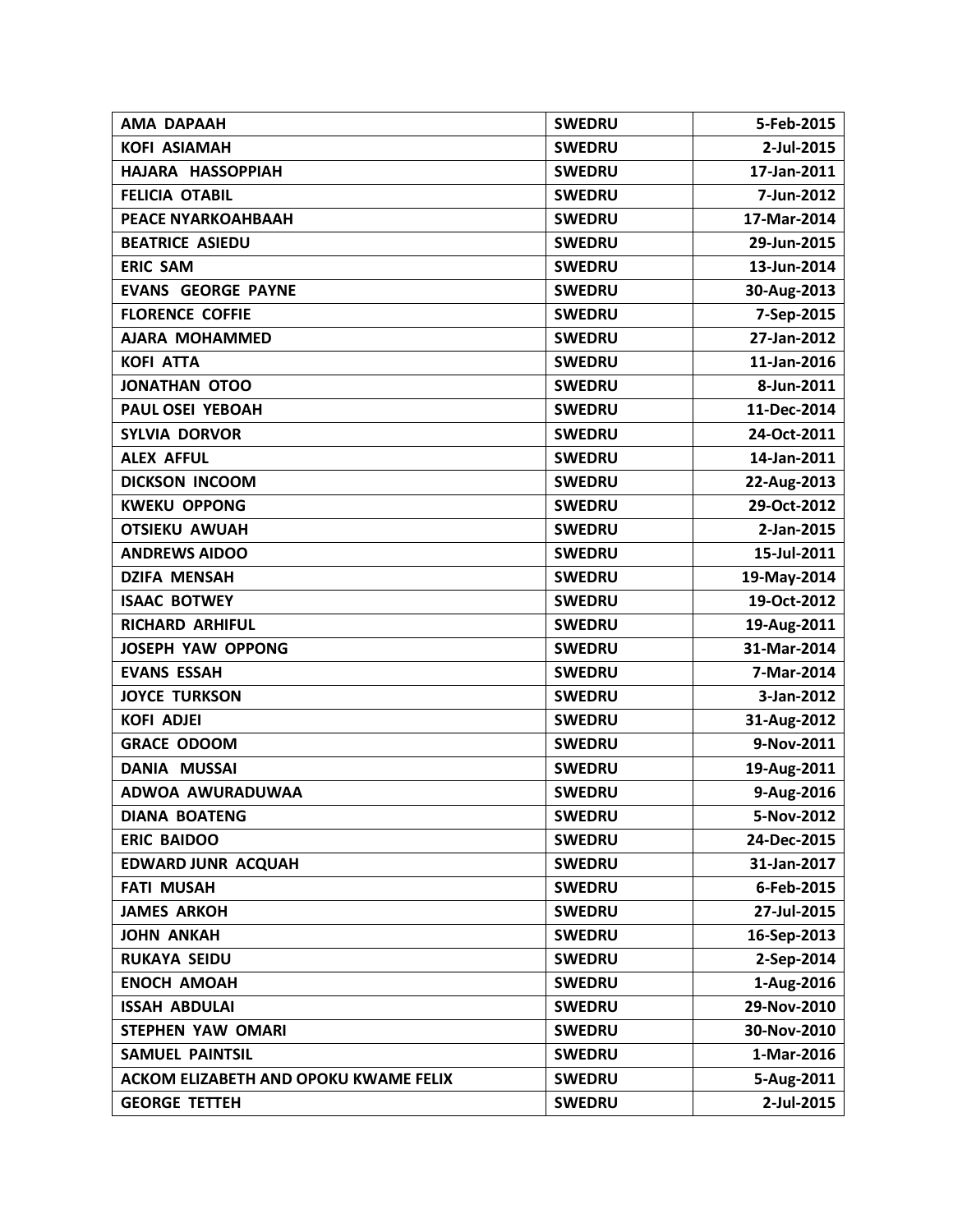| ODOOM ODOOM                  | <b>SWEDRU</b> | 20-Mar-2012 |
|------------------------------|---------------|-------------|
| <b>KWAME AFEDZIE</b>         | <b>SWEDRU</b> | 14-Jun-2013 |
| <b>KWEKU ADDAE</b>           | <b>SWEDRU</b> | 7-May-2013  |
| <b>AMA AKROMA</b>            | <b>SWEDRU</b> | 19-Jan-2011 |
| <b>FAUSTINA ADAMS</b>        | <b>SWEDRU</b> | 17-Jan-2011 |
| <b>VICTORIA ANSONG</b>       | <b>SWEDRU</b> | 15-Aug-2011 |
| <b>BOADI BOADI</b>           | <b>SWEDRU</b> | 2-Jul-2015  |
| <b>JOHN NTSIFUL</b>          | <b>SWEDRU</b> | 15-Jan-2015 |
| <b>JAMES ONOMAH</b>          | <b>SWEDRU</b> | 15-Jan-2015 |
| <b>JAMES BONNEY</b>          | <b>SWEDRU</b> | 24-Jul-2013 |
| <b>SETH BROWN</b>            | <b>SWEDRU</b> | 9-Dec-2010  |
| <b>ROSE ACHEAPOMAH</b>       | <b>SWEDRU</b> | 31-Jan-2017 |
| <b>LAWRENTIA BOATENG</b>     | <b>SWEDRU</b> | 31-Dec-2012 |
| <b>SAKINA KETU</b>           | <b>SWEDRU</b> | 15-Apr-2013 |
| <b>FREDERICK AMUZU</b>       | <b>SWEDRU</b> | 15-Jul-2015 |
| <b>MABEL ROBERTA NKRUMAH</b> | <b>SWEDRU</b> | 13-Apr-2015 |
| <b>KOBINA ASANE</b>          | <b>SWEDRU</b> | 3-May-2013  |
| <b>SAKINA IBRAHIM</b>        | <b>SWEDRU</b> | 31-Dec-2012 |
| <b>GRACE ANSAFUL</b>         | <b>SWEDRU</b> | 14-May-2015 |
| <b>KWAKU KWAKU</b>           | <b>SWEDRU</b> | 25-Nov-2013 |
| <b>SWESBUS PENSA</b>         | <b>SWEDRU</b> | 5-Mar-2012  |
| <b>AMA OWUSUA</b>            | <b>SWEDRU</b> | 5-Mar-2012  |
| <b>ALEX BAIDOO</b>           | <b>SWEDRU</b> | 3-Aug-2015  |
| <b>KOBINA AMPIAW</b>         | <b>SWEDRU</b> | 13-Jan-2016 |
| <b>RICHARD NSIAH</b>         | <b>SWEDRU</b> | 14-Jan-2016 |
| <b>AMOS MENSAH</b>           | <b>SWEDRU</b> | 10-Jul-2014 |
| <b>PAUL GARIBA</b>           | <b>SWEDRU</b> | 18-Sep-2012 |
| <b>COMFORT ENIMPONG</b>      | <b>SWEDRU</b> | 19-Aug-2011 |
| <b>RITA KOOMSON</b>          | <b>SWEDRU</b> | 20-Jan-2016 |
| <b>GIFTY QUANSAH</b>         | <b>SWEDRU</b> | 22-Nov-2013 |
| PATRICK MUSTAPHA QUAYE       | <b>SWEDRU</b> | 7-Feb-2011  |
| PATRICIA MANTEBEA            | <b>SWEDRU</b> | 5-Nov-2014  |
| <b>RAARATU ALIDU</b>         | <b>SWEDRU</b> | 1-Sep-2011  |
| THEODORA KANEWORTEY          | <b>SWEDRU</b> | 13-Aug-2015 |
| <b>IBRAHIM MOHAMMED</b>      | <b>SWEDRU</b> | 3-May-2016  |
| <b>FATAU MOHAMMED</b>        | <b>SWEDRU</b> | 23-Nov-2015 |
| <b>GYASI GYASI</b>           | <b>SWEDRU</b> | 27-Aug-2014 |
| <b>KHADIJA PAINTSIL</b>      | <b>SWEDRU</b> | 30-Nov-2015 |
| PRISCILLA NYARKO             | <b>SWEDRU</b> | 28-Apr-2015 |
| YAA OFORIWA                  | <b>SWEDRU</b> | 1-Feb-2016  |
| POLYCAP K BENTUM             | <b>SWEDRU</b> | 29-Jul-2011 |
| <b>MERCY BAAH</b>            | <b>SWEDRU</b> | 17-Jun-2015 |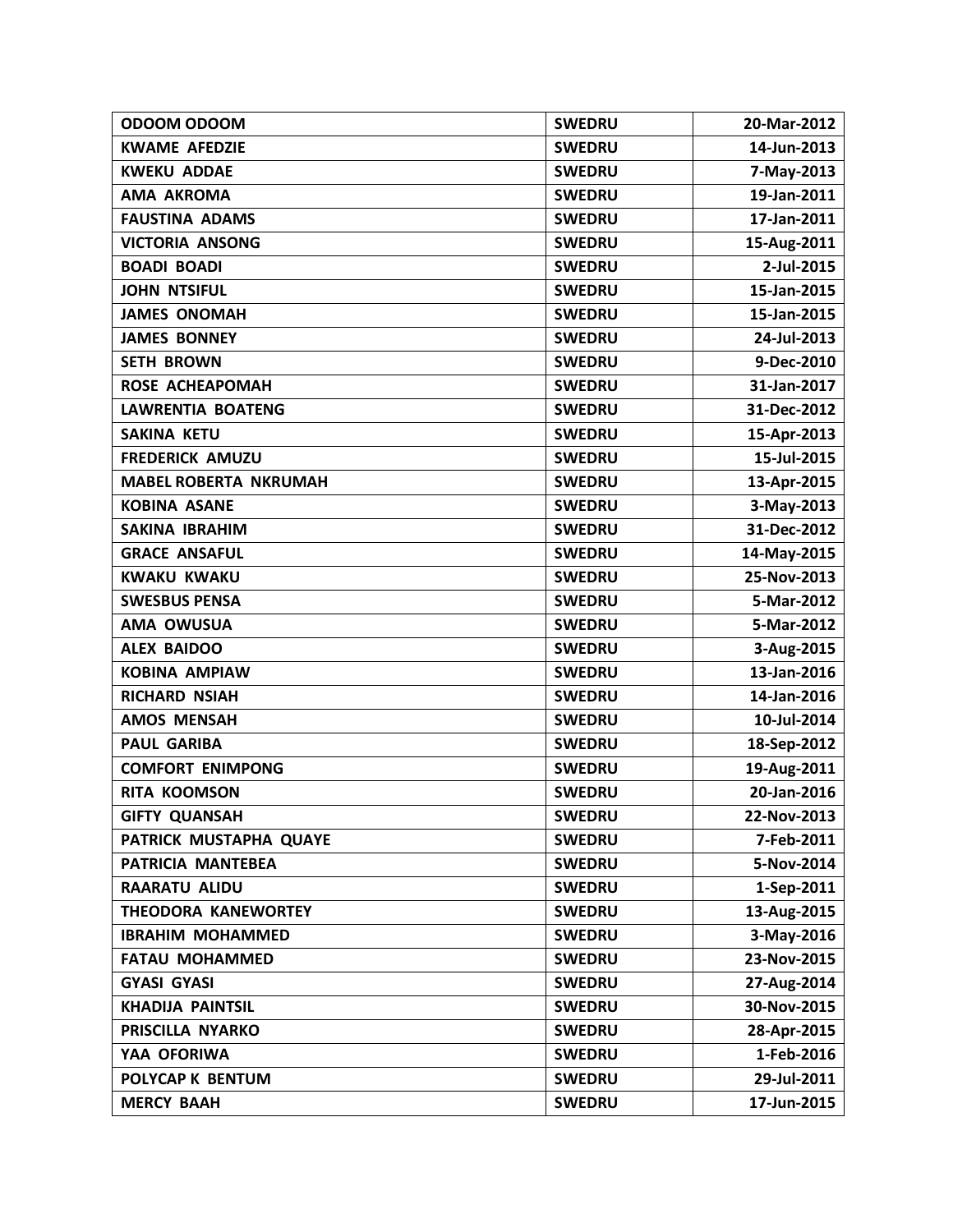| <b>STEPHEN MENSAH</b>                 | <b>SWEDRU</b> | 3-Oct-2013  |
|---------------------------------------|---------------|-------------|
| <b>ABENA SEIDU</b>                    | <b>SWEDRU</b> | 1-Aug-2011  |
| <b>GIFTY MENSAH</b>                   | <b>SWEDRU</b> | 30-Jul-2015 |
| <b>EWAME ASIAIN AND CHAITY SORPOR</b> | <b>SWEDRU</b> | 21-Oct-2011 |
| <b>SAWDA GIBEREEN</b>                 | <b>SWEDRU</b> | 5-Sep-2011  |
| <b>GEORGINA OFORI</b>                 | <b>SWEDRU</b> | 26-Jun-2013 |
| <b>MATILDA WILSON</b>                 | <b>SWEDRU</b> | 26-Feb-2015 |
| <b>KOFI ARHIN</b>                     | <b>SWEDRU</b> | 31-Jan-2013 |
| <b>BERNARD QUASAH</b>                 | <b>SWEDRU</b> | 13-Aug-2012 |
| <b>CHRISTIANA KONADU</b>              | <b>SWEDRU</b> | 12-Aug-2013 |
| <b>ABENA NKRUMAH</b>                  | <b>SWEDRU</b> | 5-Aug-2013  |
| <b>MIRRIMA EFUA YAMOAH</b>            | <b>SWEDRU</b> | 28-Oct-2011 |
| <b>AHMED QUANSAH</b>                  | <b>SWEDRU</b> | 21-Mar-2016 |
| <b>ANITA BAAH ARTHUR</b>              | <b>SWEDRU</b> | 8-Jun-2011  |
| <b>ISAAC QUANSAH</b>                  | <b>SWEDRU</b> | 20-Dec-2011 |
| <b>MERCH ABENA DONKOH</b>             | <b>SWEDRU</b> | 22-Dec-2010 |
| <b>ISAAC ASARE</b>                    | <b>SWEDRU</b> | 26-Jul-2012 |
| <b>JAMES EWUDZIE</b>                  | <b>SWEDRU</b> | 6-Sep-2016  |
| <b>ISAAC KOOMSON</b>                  | <b>SWEDRU</b> | 9-Dec-2016  |
| <b>CYNTHIA ASIEDU</b>                 | <b>SWEDRU</b> | 30-May-2012 |
| <b>ZINABU SULLEY</b>                  | <b>SWEDRU</b> | 20-Apr-2012 |
| <b>VIVIAN SARPONG</b>                 | <b>SWEDRU</b> | 27-May-2015 |
| <b>ALICE AYEH</b>                     | <b>SWEDRU</b> | 30-Jul-2013 |
| <b>SHABANA PAALAZA</b>                | <b>SWEDRU</b> | 5-May-2014  |
| <b>NSONA FAMILY TRANSPORT</b>         | <b>SWEDRU</b> | 5-Apr-2016  |
| <b>ABENA ACHEAMFOA</b>                | <b>SWEDRU</b> | 11-Feb-2013 |
| <b>MARY ARTHUR</b>                    | <b>SWEDRU</b> | 31-Jan-2017 |
| <b>CHARLES BAAH</b>                   | <b>SWEDRU</b> | 21-May-2012 |
| <b>GEORGE TETTEH</b>                  | <b>SWEDRU</b> | 2-Jul-2015  |
| <b>FELIX EKOW AMOH</b>                | <b>SWEDRU</b> | 3-Jan-2012  |
| <b>SAMUEL KOFI DADZIE</b>             | <b>SWEDRU</b> | 18-Mar-2011 |
| <b>SABINA OSEI</b>                    | <b>SWEDRU</b> | 31-Jan-2017 |
| <b>KWAME TAWIAH</b>                   | <b>SWEDRU</b> | 31-Jan-2017 |
| ASS.NSUSOSOOSO LANDLORD/LADIES        | <b>SWEDRU</b> | 22-Jan-2016 |
| <b>KOTEGE AMAKIA</b>                  | <b>SWEDRU</b> | 29-Feb-2012 |
| <b>KUW MPONTU SIKA SIKA</b>           | <b>SWEDRU</b> | 18-Dec-2013 |
| <b>ISAAC BINEY</b>                    | <b>SWEDRU</b> | 23-Jun-2015 |
| AMA ASANTEWAAH                        | <b>SWEDRU</b> | 17-Sep-2015 |
| <b>ERIC AGGREY AGYIR</b>              | <b>SWEDRU</b> | 30-May-2014 |
| <b>FARMS BRETHEREN GROUP</b>          | <b>SWEDRU</b> | 8-Feb-2012  |
| <b>HENRY KUUBERTSOB</b>               | <b>SWEDRU</b> | 2-May-2012  |
| <b>DOMINIC QUAYSON</b>                | <b>SWEDRU</b> | 15-Apr-2013 |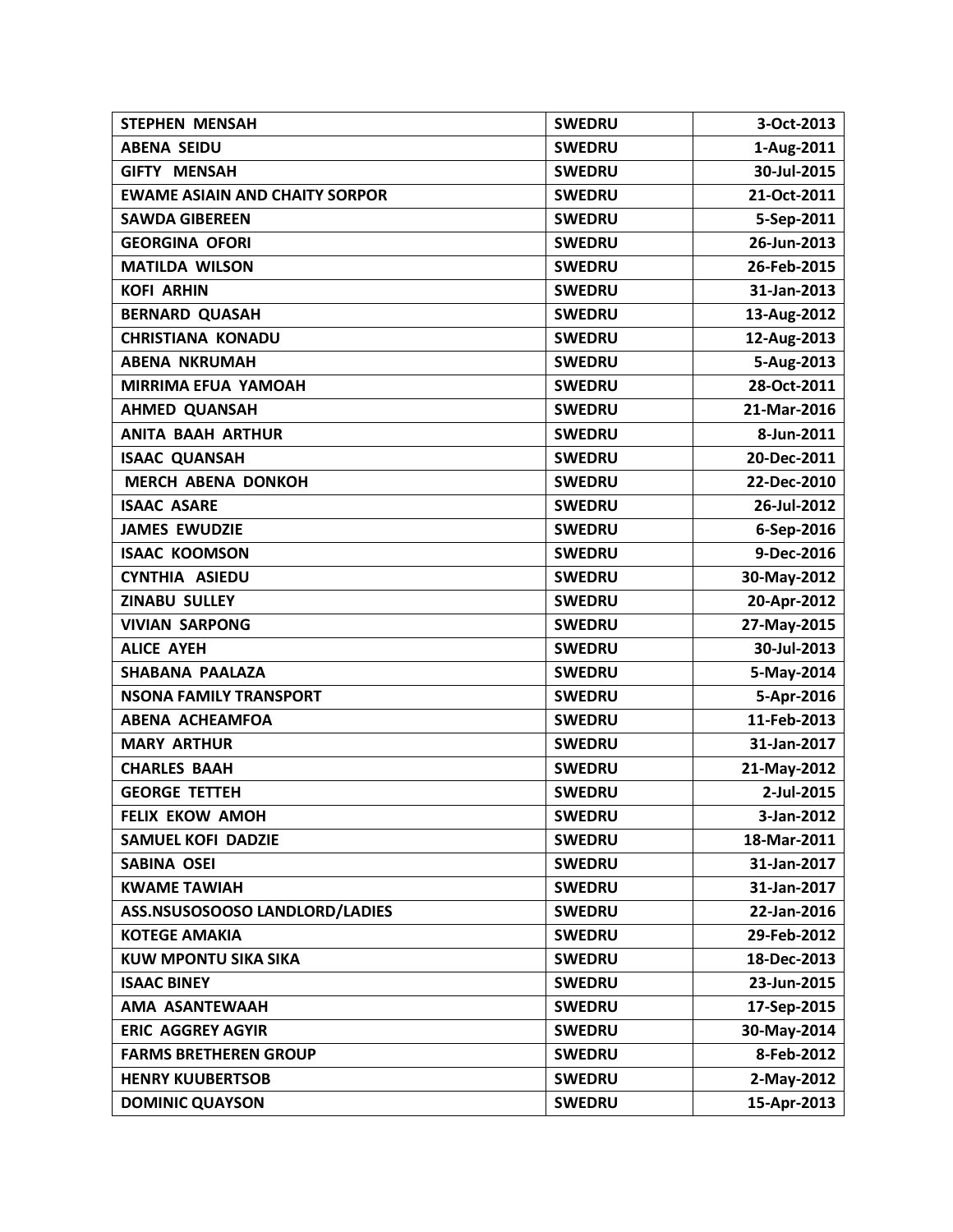| <b>ANKOBEA FAMILY</b>                  | <b>SWEDRU</b> | 23-Sep-2014 |
|----------------------------------------|---------------|-------------|
| <b>STEPHEN QUAYE</b>                   | <b>SWEDRU</b> | 26-Jun-2014 |
| <b>DAVID SAAH</b>                      | <b>SWEDRU</b> | 4-Dec-2014  |
| <b>KWAME TAKYI</b>                     | <b>SWEDRU</b> | 26-May-2011 |
| <b>ZUNABU ADAMS</b>                    | <b>SWEDRU</b> | 7-Jun-2016  |
| <b>MERCY NYAME</b>                     | <b>SWEDRU</b> | 15-Sep-2014 |
| <b>EMMA AGGREY</b>                     | <b>SWEDRU</b> | 10-Jun-2013 |
| <b>GOMOA BESEADZE CIRCUIT MDC CHCH</b> | <b>SWEDRU</b> | 2-Sep-2013  |
| <b>NSONA FAMILY PROPERTY ACCTS</b>     | <b>SWEDRU</b> | 29-Jul-2014 |
| <b>KOBENA ACKOM</b>                    | <b>SWEDRU</b> | 18-Jul-2013 |
| <b>ROBERT TETTEH</b>                   | <b>SWEDRU</b> | 8-Apr-2013  |
| <b>AMINA SALIFU</b>                    | <b>SWEDRU</b> | 30-Aug-2012 |
| <b>SULEY ADAMU</b>                     | <b>SWEDRU</b> | 11-Sep-2012 |
| <b>KWEKU MARK</b>                      | <b>SWEDRU</b> | 21-Jul-2015 |
| <b>KENNEDY MENSAH</b>                  | <b>SWEDRU</b> | 14-Jan-2014 |
| <b>SULEMANA ISSAW</b>                  | <b>SWEDRU</b> | 16-Jul-2012 |
| <b>SAMUEL SARSAHE WOOL</b>             | <b>SWEDRU</b> | 1-Mar-2013  |
| <b>SAMUEL MORRISON</b>                 | <b>SWEDRU</b> | 31-Oct-2016 |
| <b>AUGUSTINA AMPONG</b>                | <b>SWEDRU</b> | 26-Sep-2014 |
| <b>EFUA BRONYA</b>                     | <b>SWEDRU</b> | 6-Dec-2010  |
| <b>ESTHER ENTSIE</b>                   | <b>SWEDRU</b> | 29-Feb-2016 |
| <b>JOSEPH MAXWELL ESSANDOH</b>         | <b>SWEDRU</b> | 10-Dec-2015 |
| <b>MARGARET BONNEY</b>                 | <b>SWEDRU</b> | 25-Nov-2014 |
| <b>JANET AWUMYOH</b>                   | <b>SWEDRU</b> | 23-Mar-2015 |
| <b>ELIZABETH ESSEL</b>                 | <b>SWEDRU</b> | 22-Dec-2010 |
| <b>ALAA A MASJIDIL</b>                 | <b>SWEDRU</b> | 17-Dec-2010 |
| <b>KWAKU ABAM</b>                      | <b>SWEDRU</b> | 28-Jun-2011 |
| <b>KOFI ARHIN</b>                      | <b>SWEDRU</b> | 26-Feb-2013 |
| <b>ASS.AGONA LADIES</b>                | <b>SWEDRU</b> | 19-Jul-2016 |
| <b>SAMUEL k AKOWAH</b>                 | <b>SWEDRU</b> | 2-Jul-2015  |
| PETER KOJOESSANDOH                     | <b>SWEDRU</b> | 15-Aug-2016 |
| <b>KOWTAWIAH</b>                       | <b>SWEDRU</b> | 5-Nov-2012  |
| JOSEPHINE APPIAHACQUAH                 | <b>SWEDRU</b> | 7-Mar-2014  |
| <b>CHARLOTTE AYELLEY</b>               | <b>SWEDRU</b> | 21-May-2014 |
| ALEXANDER ARKOH PAINTSIL               | <b>SWEDRU</b> | 3-May-2016  |
| <b>SARAH EYISON</b>                    | <b>SWEDRU</b> | 29-Apr-2014 |
| JOSEPH ACQUAH                          | <b>SWEDRU</b> | 8-Dec-2014  |
| <b>TORIC MOHAMMED</b>                  | <b>SWEDRU</b> | 17-Aug-2015 |
| <b>ABA FORIWAA</b>                     | <b>SWEDRU</b> | 13-Apr-2016 |